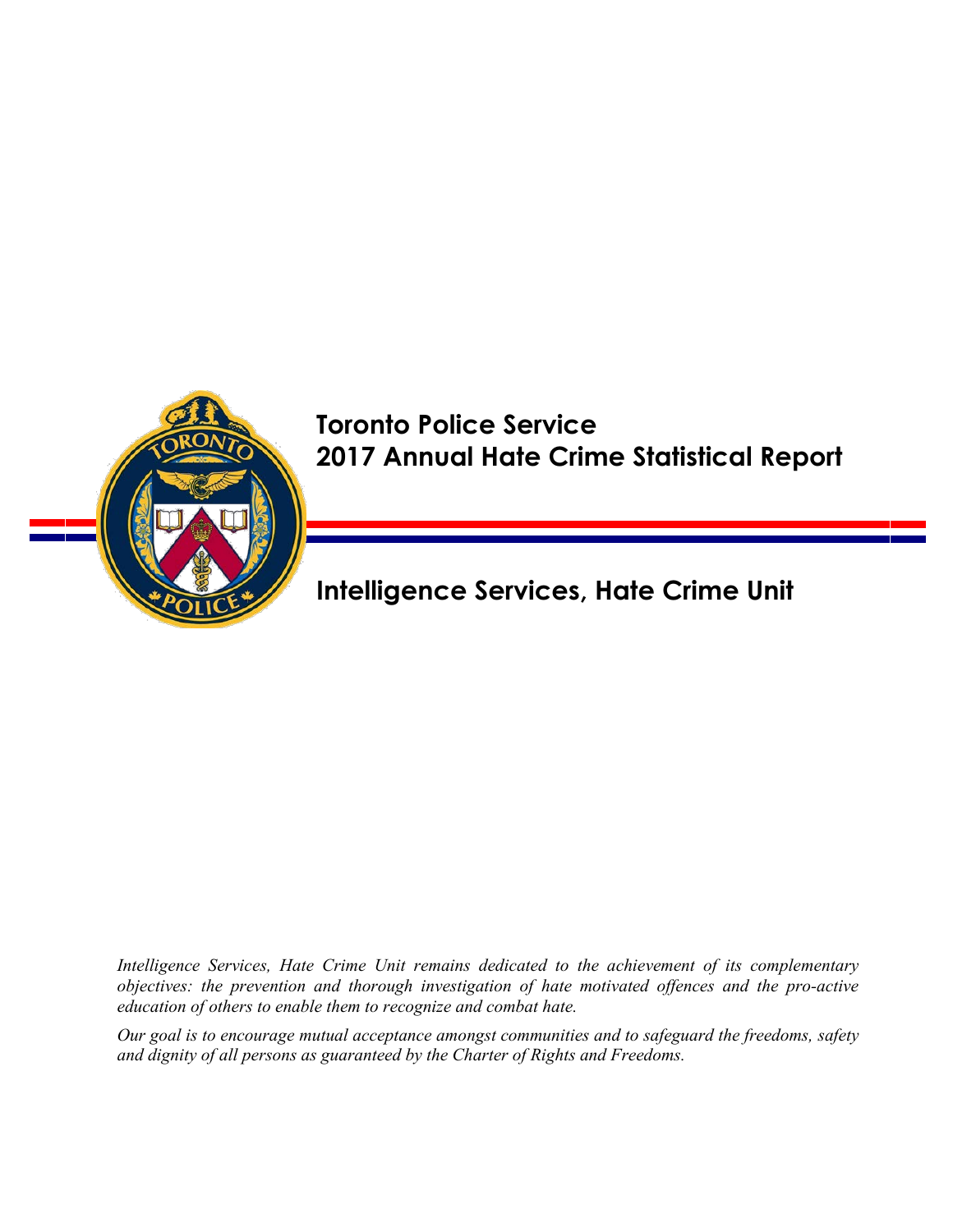



## **Executive Summary**

The Toronto Police Service Hate Crime Statistical Report is an annual report that provides statistical data about criminal offences that are committed against persons or property and are motivated by the victim's race, national or ethnic origin, language, colour, religion, sex, age, mental or physical disability, sexual orientation or other similar factor within the City of Toronto.

The report explains the mandate of the Toronto Police Service Hate Crime Unit (HCU) and the methodology that is used by the HCU to collect the statistical data. The data is based on hate crimes that were reported to the Toronto Police Service, hereafter referred to as "the Service" between January 1, 2017 and December 31, 2017.

The report also provides an overview of the training and education that was provided to the Service's police officers with respect to hate crimes in 2017, as well as the various community outreach initiatives that were undertaken by the HCU and other units within the Service.

In 2017, there was an increase in the total number of hate crimes occurrences reported to the Service. In comparison to 2016, the number of reported occurrences increased from 145 to 186 representing a difference of approximately 28%. Over the past ten years, between 2008 and 2017, the average number of reported hate crimes is approximately 147 per annum.

The number of arrests related to hate crimes in 2017 increased from 19 persons arrested in 2016 to 23 persons arrested in 2017. As in previous years, the number of arrests for hate motivated offences was attributed to allegations of mischief to property (i.e. graffiti) in circumstances where there was little or no suspect description available. These occurrences frequently transpired without the victim or any witnesses present. These factors present significant challenges to the investigation into hate motivated offences and arresting suspects.

In 2017, the Jewish community, followed by the Black community, the Muslim community, and the LGBTQ community were the groups most frequently victimized. The three most frequently reported criminal offences motivated by hate in 2017 were mischief to property, assault and utter threats. The Jewish community was the most frequently victimized group for mischief to property occurrences; the LGBTQ community was the most frequently victimized group for assault occurrences; and the Muslim community was the most frequently victimized group for criminal harassment occurrences.

There are multiple factors that can affect fluctuation in the number of reported hate crimes and the community groups that are victimized. These factors include international events, community educational programs, hate crime training, and increased reporting.

When more than one identifiable group (i.e. Catholic and Ukrainian) was targeted in an incident the occurrence was categorized as multi-bias. In 2016, 14 of the 145 hate occurrences were categorized as multi-bias. In 2017, 27 of the 186 hate occurrences were categorized as multibias.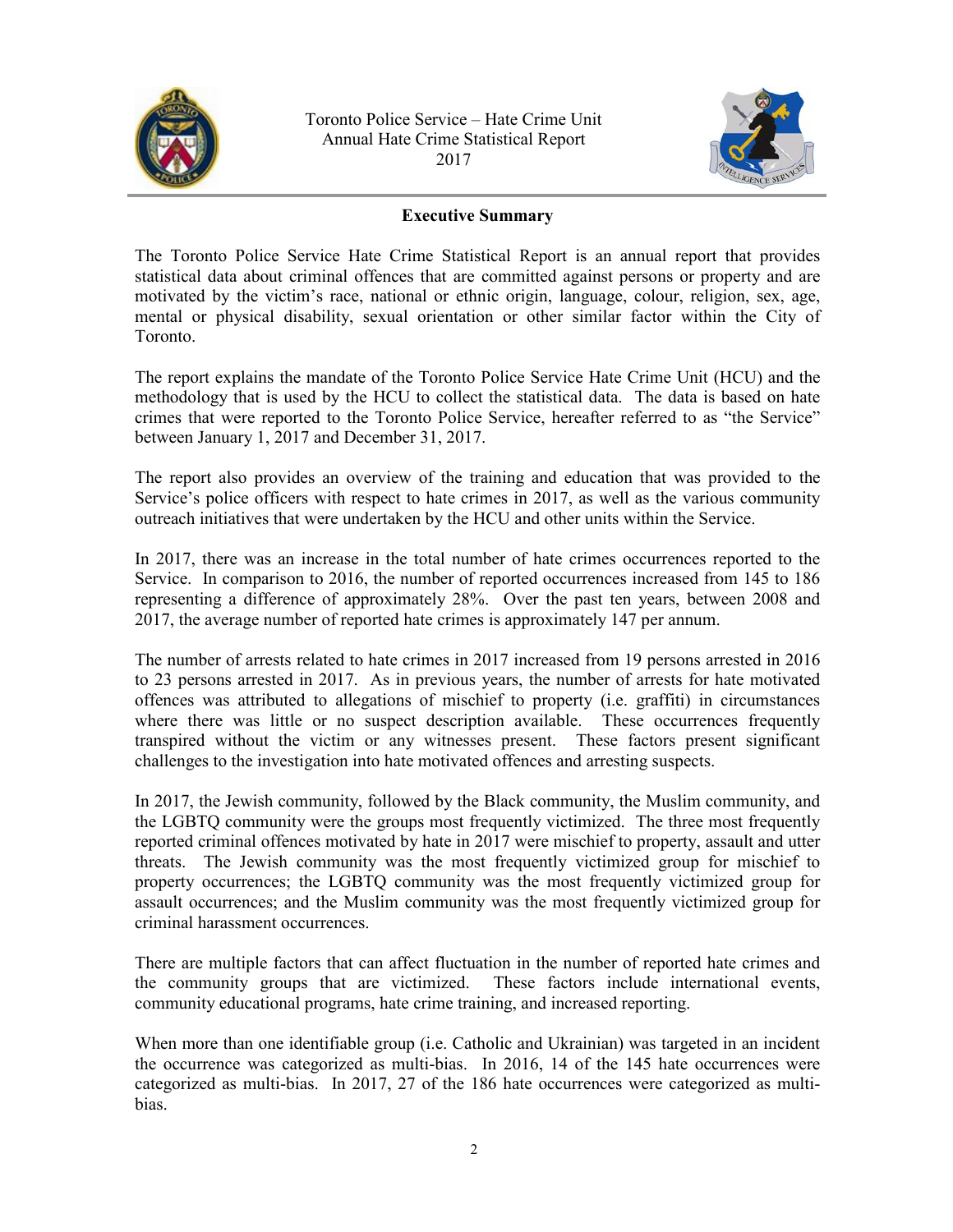



An identifiable group is defined by the Criminal Code as, "*Any section of the public distinguished by colour, race, religion, national or ethnic origin, age, sex, sexual orientation, gender identity or expression, or mental or physical disability"*.

Midway through 2017, the Criminal Code definition of identifiable group was expanded to include gender identity or expression as a result of Bill C-13. Hate crimes motivated on the basis of gender identity or expression were captured by the Service under the sex category in the 2017 report.

Back in 2014, the Canadian Center for Justice Statistics (CCJS) published the Hate Crime Consultations and Recommendation Report. One of the recommendations made in this report was for police services to report hate crimes targeting members of the Transgender community under either the sex and/or gender category for the purpose of comparability across jurisdictions.

For the purpose of uniform crime reporting across Canada, the Service adopted the CCJS recommendation. Hate crimes targeting members of the Transgender community have been categorized under the sex category since the 2014 report. Prior to 2014, the Toronto Police Service Annual Hate Crime Statistical Report categorized hate crimes against members of the Transgender community under the sexual orientation category.

Since the publication of the first Hate Crime Statistical Report in 1993, hate crimes have been most commonly motivated by the following five factors: race, religion, sexual orientation, multibias, and nationality.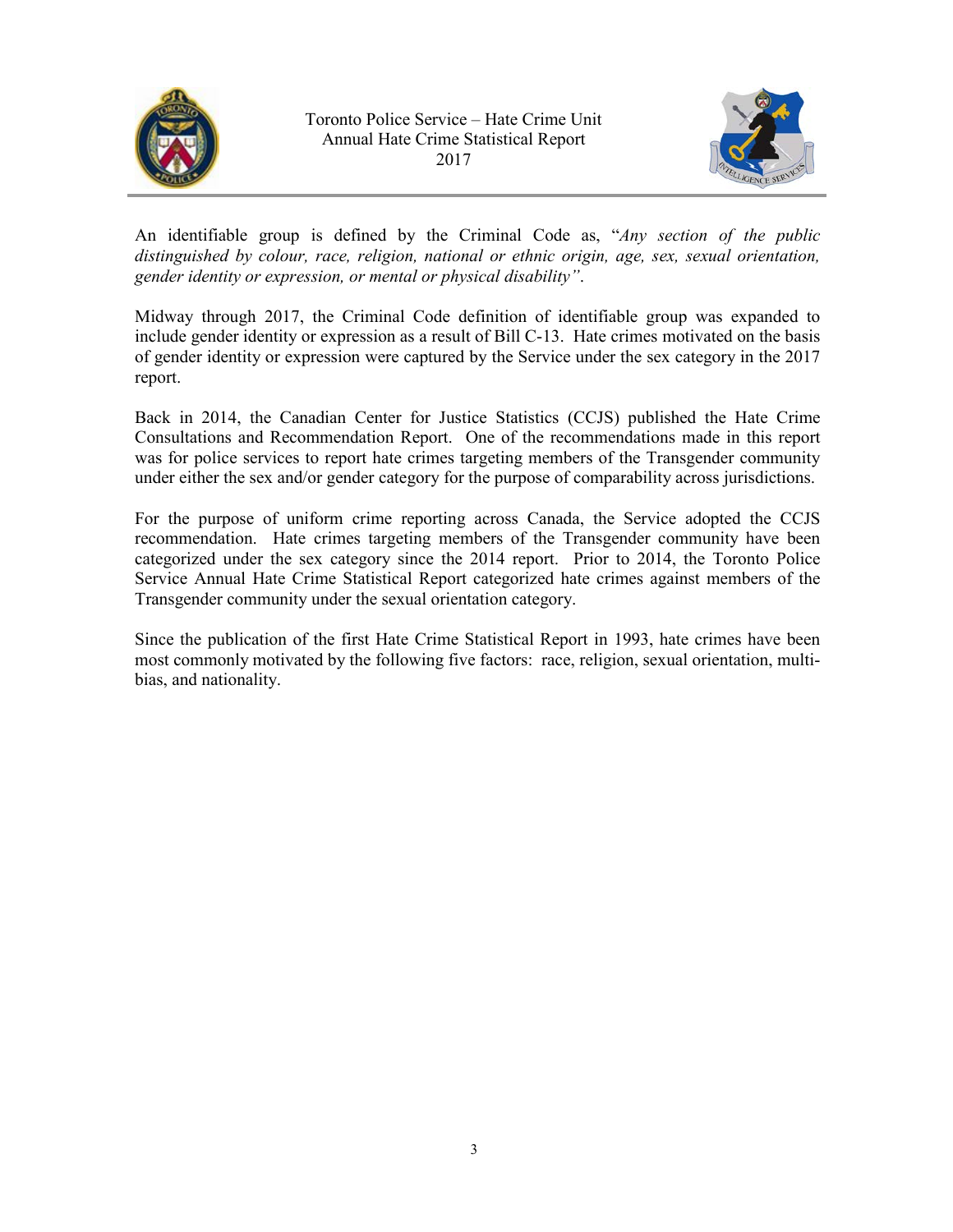



## **Table of Contents**

| XII. Hate Crime Unit Education and Community Outreach Initiatives  26 |  |
|-----------------------------------------------------------------------|--|
|                                                                       |  |
|                                                                       |  |
|                                                                       |  |
|                                                                       |  |
|                                                                       |  |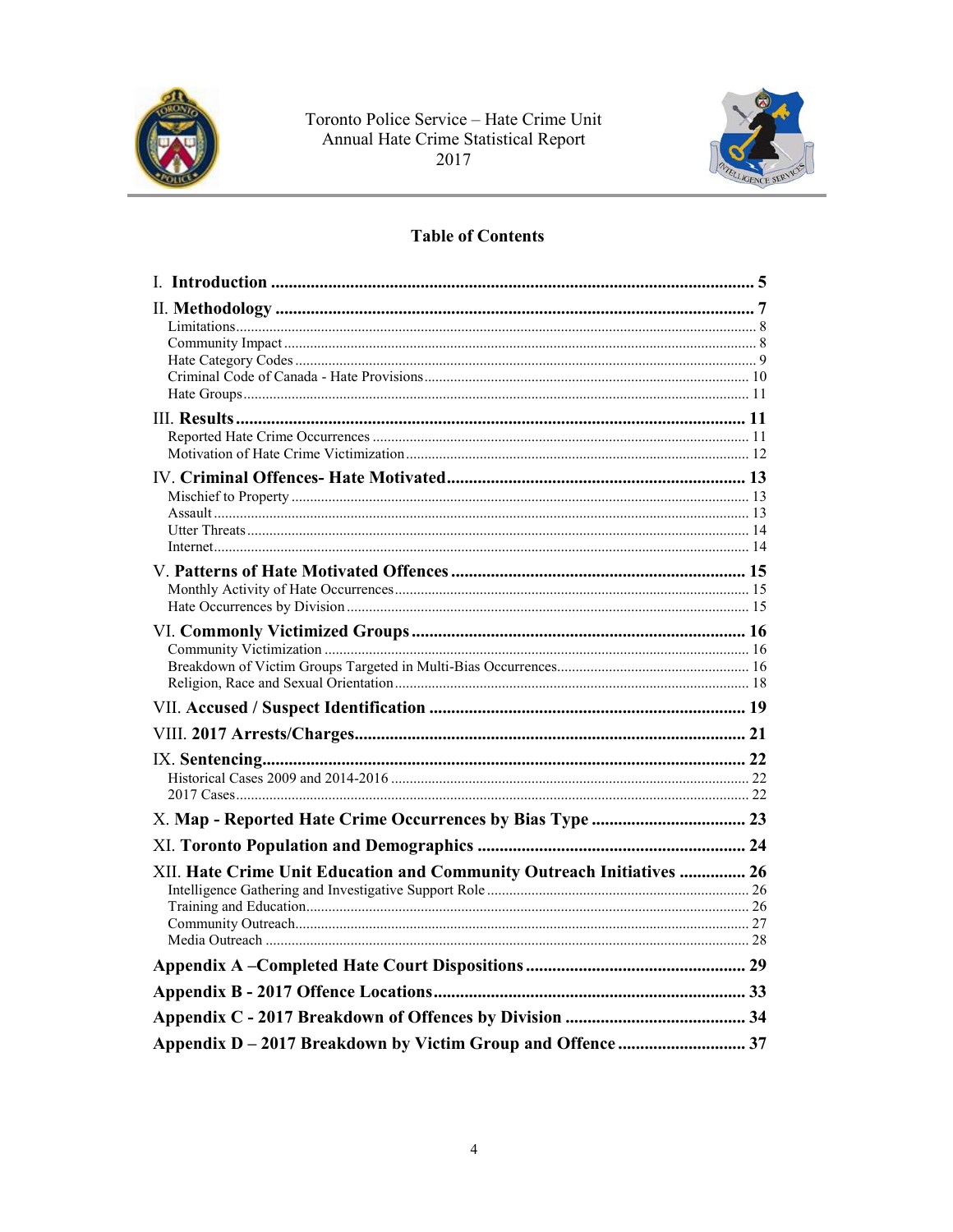<span id="page-4-0"></span>



## **I. Introduction**

The Toronto Police Service (the Service) Hate Crime Unit (HCU) is a sub-unit of Intelligence Services. The HCU was established in 1993 and is responsible for collecting, analyzing and publishing data on reported hate crimes. The Unit consists of a Detective and two Detective Constables, as well as a civilian Intelligence Analyst and an Intelligence Researcher.

Additionally, the Detective Sergeant in charge of the Security Section of Intelligence Services has the discretion to assign officers from Intelligence Services to assist in the investigation and prevention of hate motivated crimes, thereby assisting the HCU, as he or she deems necessary.

In making such a determination, the Detective Sergeant considers factors such as the opportunity to raise awareness and educate members of the community regarding hate motivated crimes and the capacity of the specific division to investigate the specific occurrence(s).

#### Mandate:

The mandate of the Hate Crime Unit is to:

- **Provide assistance and expertise to all investigations and prosecutions of hate crimes;**
- Investigate and liaise with the Ministry of the Attorney General in relation to hate propaganda cases;
- Maintain an information base of hate occurrences and arrests to assist divisional analysts and investigators;
- Assist in developing public education programs in partnership with other members of the Service and the community; and
- Act as a central focus for the dissemination of information and provide support to divisional hate crime co-ordinators, other police services, government agencies and the community.

Members of the HCU are responsible for reviewing all suspected hate occurrences to ensure consistent identification/classification and to ensure a thorough investigation is conducted. All relevant information is recorded and analyzed which aids in determining overall hate crime trends and patterns.

The analysis of occurrences and this report are then used to develop Service-wide strategies to address hate crimes in the community, from a crime prevention/enforcement perspective and an educational perspective.

A Divisional Hate Crime Coordinator is assigned in each of the 17 police divisions and maintains the responsibility for tracking and assisting hate crime investigations within their respective division. The HCU provides investigative support to these divisional personnel and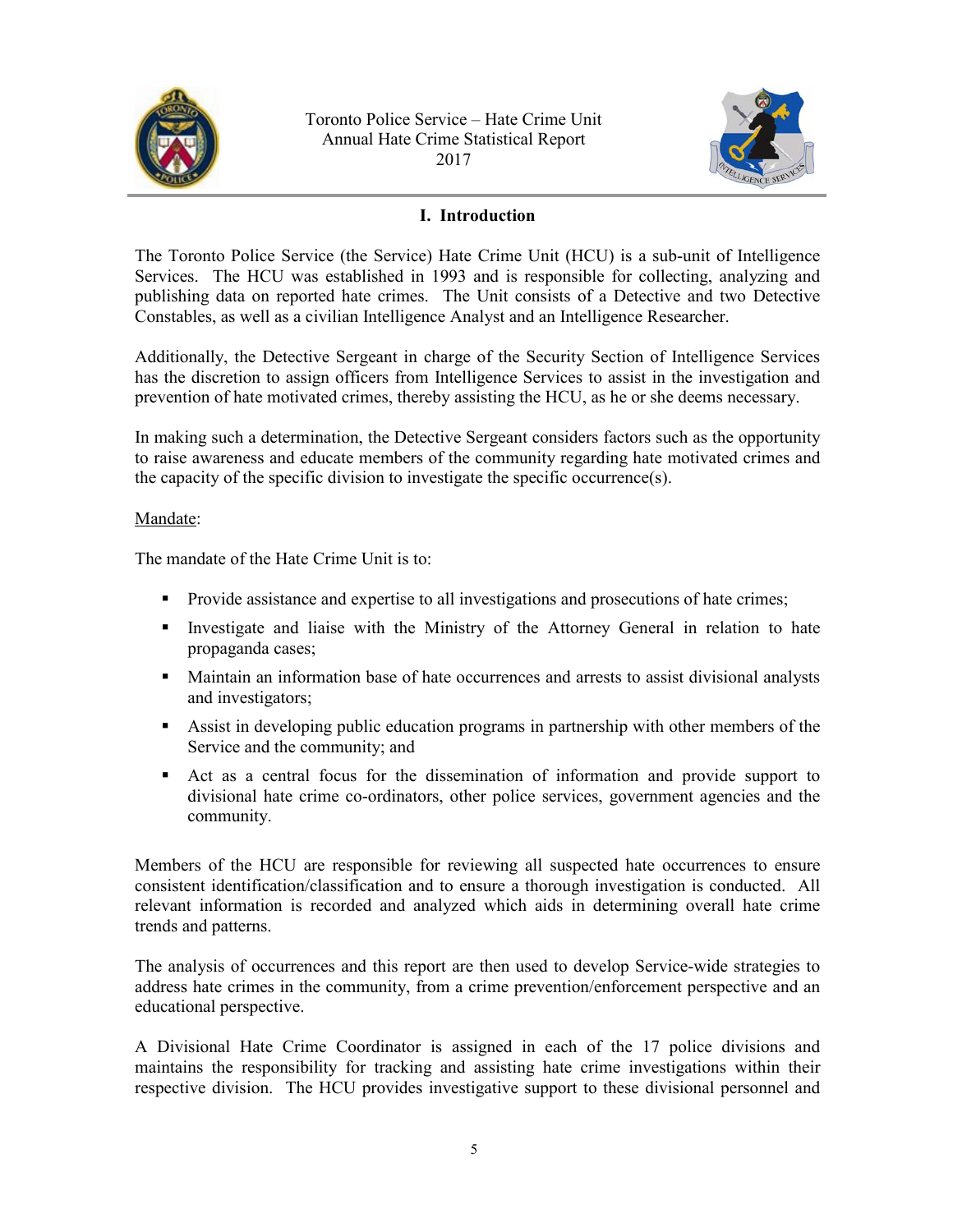



other units when requested or necessary to support the investigation and if required, arranges for expert witnesses to attend court.

The Service provides all members with Procedure 05-16 - Hate/Bias Crime. This procedure provides direction to front line officers and investigators to assist them in properly identifying, recording and investigating hate crimes. Consistent with this procedure, officers are required to notify the HCU of any Hate Crime occurrence.

Through training, officers are encouraged to err on the side of caution by forwarding all suspected hate motivated occurrences to the HCU for review. Additionally, the HCU utilizes internal police software to search all police records for hate motivated occurrences. In this manner, the HCU ensures that all hate motivated occurrences and arrests are captured and reviewed for accuracy.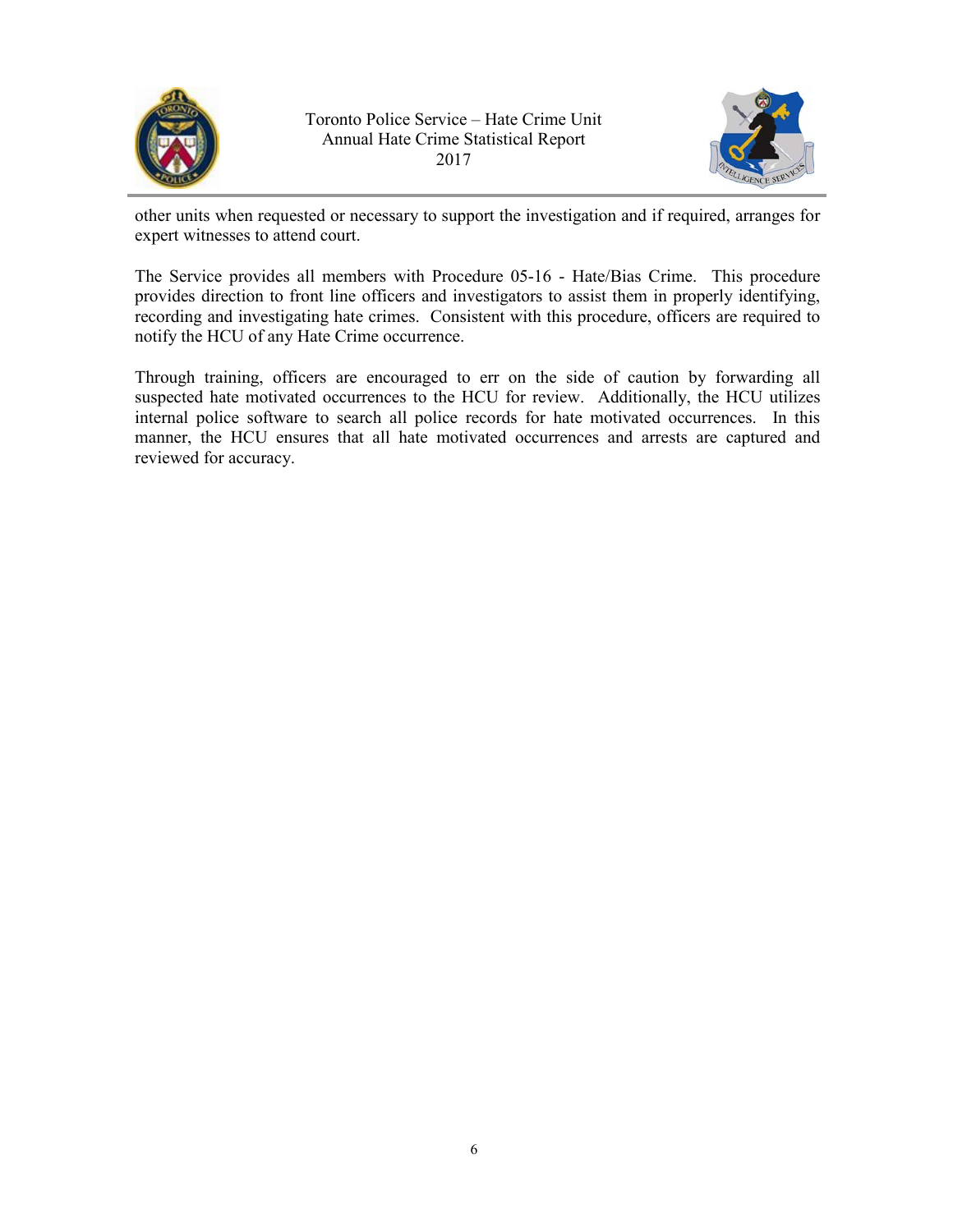<span id="page-6-0"></span>



## **II. Methodology**

Toronto Police Service Procedure 05-16 - Hate/Bias Crime requires all suspected hate motivated occurrences to be reviewed by HCU investigators to ensure proper identification and classification. Every occurrence is classified using the hate categories contained within the identifiable group definition of the *Criminal Code of Canada, section 718.2*: race, national or ethnic origin, language, colour, religion, sex, age, mental or physical disability, sexual orientation, or gender identity or expression, or any other similar factor.

The comments and/or actions of a suspect during an incident can be a significant determination regarding his or her motive and bias; however, it is sometimes difficult to classify an occurrence with complete accuracy. Additional criteria considered when classifying occurrences may include the victim's perception of the incident, culturally significant dates, symbols, history of the community and current world events.

In some cases, the suspect misperceives the victim's background. This has occurred in some incidents involving visible minorities, where the suspect can be completely unaware of the victim's actual background and incorrectly assumes the victim belongs to a particular group. Due to this fact, the victim becomes a target based on the suspect's misperception.

For example, there have been cases where individuals have been wrongly perceived by the suspect as being members of the LGBTQ community and become victims of hate motivated assaults. Similarly, in other cases victims have been targeted due to their association with members of certain identifiable groups, though the victims themselves are not members of those groups.

While it is recognized that every individual has multiple aspects to their identity, more than one of which could be cause for an offender to target them, it is the practice of the HCU to classify a hate occurrence based on the best known information that exists relevant to the offender's perception of the victim.

In cases where there are multiple criminal offences committed during one event, only the charges directly related to the hate occurrence are included for the purpose of data collection in this report. For example, if an occurrence involved an allegation of a suspect assaulting a person based on the person's religion and upon his arrest, the suspect was found to be in possession of a controlled substance – only the assault charge would be categorized as a hate motivated charge, not the drug-related charge.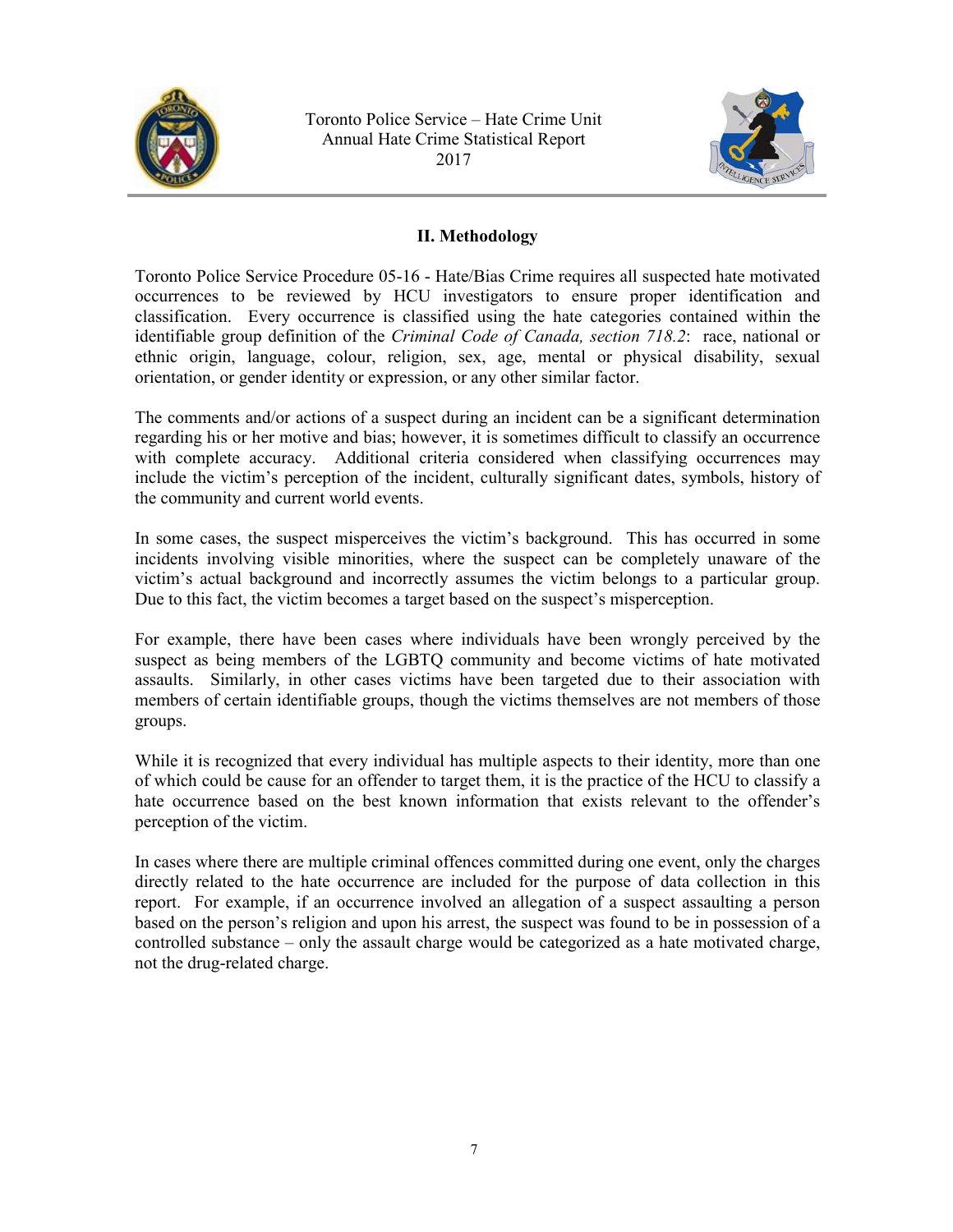<span id="page-7-0"></span>



## Limitations

The HCU recognizes that in evaluating this report, the information contained herein is an analysis of reported hate motivated crime within the City of Toronto and may not be a true reflection of the prevalence of hate crimes occurring in Toronto.

Under-reporting continues to present a challenge that affects the HCU's ability to investigate and prevent hate motivated offences in various communities. As a result, the HCU continues to recognize that working with community groups and media outlets to encourage and assist victims to report these crimes is an essential aspect of its mandate. The HCU continues to meet and consult with a variety of established community organizations involved in anti-hate advocacy and is continuously reaching out to new groups.

The number of hate crimes recorded varies from year to year and is influenced by a wide range of factors that are not always easily discernible. As previously mentioned, the reluctance to report victimization significantly impacts statistical data and the interpretations extrapolated and concluded from that data. Victims may be reluctant to report hate crimes for several reasons, including, but not limited to:

- The victim may not recognize that the crime was motivated by bias or hate;
- Fear of retaliation;
- Uncertainty of the criminal justice system's response;
- The victim may fear his/her sexual orientation may be exposed to family members or his/her employer; and/or
- Embarrassment and humiliation of being victimized.

## Community Impact

Hate crimes have a disproportionately greater effect on their victims than other types of crimes. Hate motivated crimes have longer lasting serious side-effects for society as a whole. A hate motivated crime not only victimizes the individual, but also the entire group the person belongs to, resulting in the increased isolation, stress and vulnerability of that particular group.

If police do not respond to reports of hate crimes immediately and appropriately, these crimes can lead to increased social discord between opposing groups and possible retaliation.

Conversely, a timely and effective police response can have a positive and lasting influence on the relationship between police and the communities we serve. Positive relationships such as these have the ability to have extensive benefits in other aspects of public safety.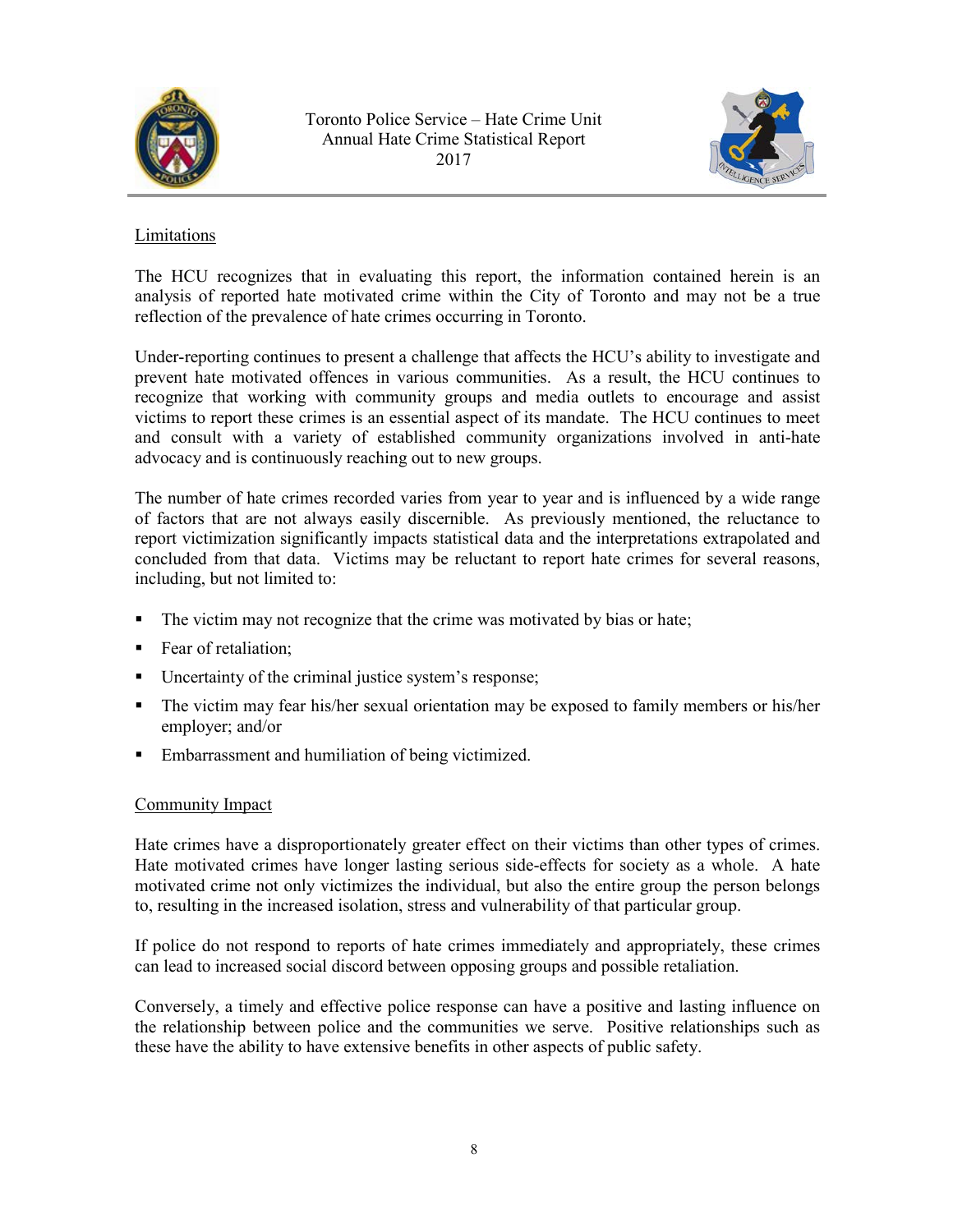<span id="page-8-0"></span>



## Hate Category Codes

The hate category codes used throughout the tables and charts of this report are as follows: RArace/colour, MU-multi-bias, ET-ethnicity, NA-nationality, AG-age, SEX-sex, LN-language, DIdisability, SO-sexual orientation, RE-religion and SF-similar factor.

Offences in the **race (RA)** category include people targeted because of an obvious visible difference, often the colour of their skin, or other physical characteristics relating to race.

Occurrences where more than one of the identifiable groups has been targeted are categorized as **multi-bias (MU).** This occurs when a suspect's comments and/or actions are directed towards several victim groups. For example, a hate propaganda flyer that targets Muslims, Canadians and First Nations members will be categorized as multi-bias.

Hate motivated occurrences are coded as **ethnicity (ET)** to denote offences where the victims share a common cultural or national tradition or refer to victims by their birth origin rather than their present nationality.

The **nationality (NA)** category is used when a victim is targeted specifically because of his or her perceived nationality.

The **sex** category is used when a victim is targeted because of the gender that they are perceived to belong to (male, female, Trans or Transgender). **Trans** or **Transgender** is an umbrella term referring to people with diverse gender identities and expressions that differ from stereotypical gender norms. It includes but is not limited to people who identify as Transgender, Trans woman (male-to-female), Trans man (female-to-male), Transsexual, cross-dresser, gender nonconforming, gender variant or gender queer.

The categories of **age (AG**), **language (LN**), **disability (DI), sexual orientation (SO)** and **religion (RE**) are typically clear in terms of why the victims have been targeted and therefore are often more easily categorized.

In **similar factor (SF)** occurrences, hatred can focus on members of a group who have significant points in common and share a trait that is often integral to the dignity of the person. The shared trait is common to a group not just an individual. Examples of any other similar factors include but are not limited to members of a particular profession (i.e. priests), ancestry and citizenship.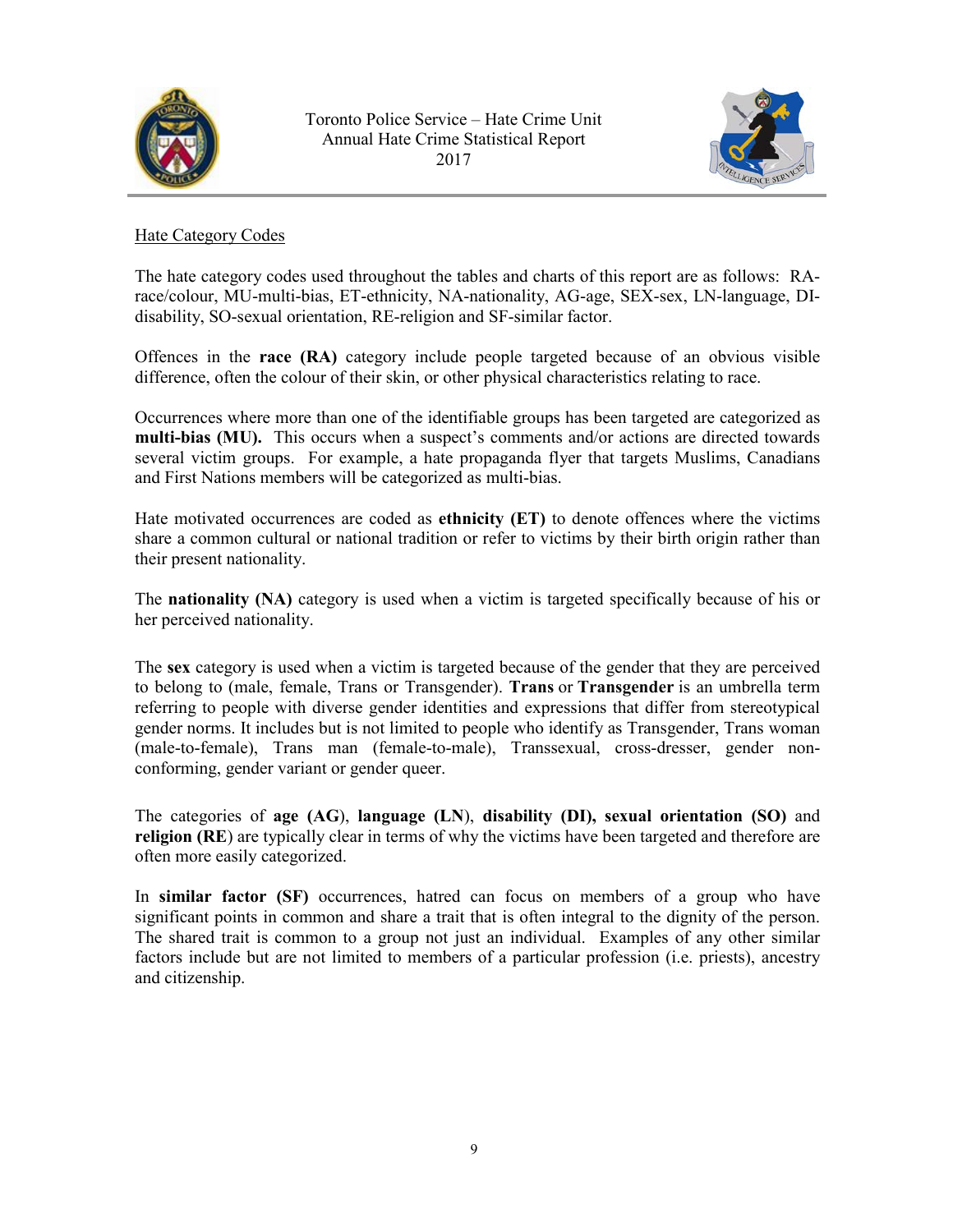<span id="page-9-0"></span>



Criminal Code of Canada - Hate Provisions

The definition of a hate crime is, "*A criminal offence committed against a person or property, where there is evidence that the offence was motivated by bias, prejudice or hate, based on the victim's race, national or ethnic origin, language, colour, religion, sex, age, mental or physical disability, sexual orientation, or gender identity or expression, or on any other similar factor".*

The two types of hate motivated crimes:

- 1. Those forms of expression that fit within the parameters of **hate propaganda** in sections 318 and 319 of the Criminal Code; and
- 2. All other criminal offences where there is evidence to indicate bias, prejudice or hate was a motivating factor in the commission of the offences, section 718.2 of the Criminal Code.

Hate propaganda is defined as, "*Any communication that advocates or promotes genocide or makes statements, other than in private, that promote hatred against an identifiable group"*.

An identifiable group is defined by the Criminal Code as, "*Any section of the public distinguished by colour, race, religion, national or ethnic origin, age, sex, sexual orientation, gender identity or expression, or mental or physical disability"*.

The criteria of national origin, sex, age, and mental or physical disability were added to the definition of "identifiable group" in 2014, and gender identity or gender expression were added midway through 2017 as a result of Bill C-13 receiving Royal Assent.

The consent of the Ontario Attorney General is required for hate propaganda prosecutions.

In 2001, under the *Anti-Terrorism Act,* a new provision was added to the Criminal Code of Canada, Section 430(4.1), which allows the courts to impose more severe penalties for the criminal offence of mischief to religious property. Section 430(4.1) of the Criminal Code states:

*"Everyone who commits mischief in relation to property that is a building, structure or part thereof that is primarily used for religious worship, including a church, mosque, synagogue or temple, or an object associated with religious worship located in or on the grounds of such a building or structure, or a cemetery, if the commission of the mischief is motivated by bias, prejudice or hate based on religion, race, colour or national or ethnic origin,* 

- *(a) is guilty of an indictable offence and liable to imprisonment for a term not exceeding ten years; or*
- *(b) is guilty of an offence punishable on summary conviction and liable to imprisonment for a term not exceeding eighteen months."*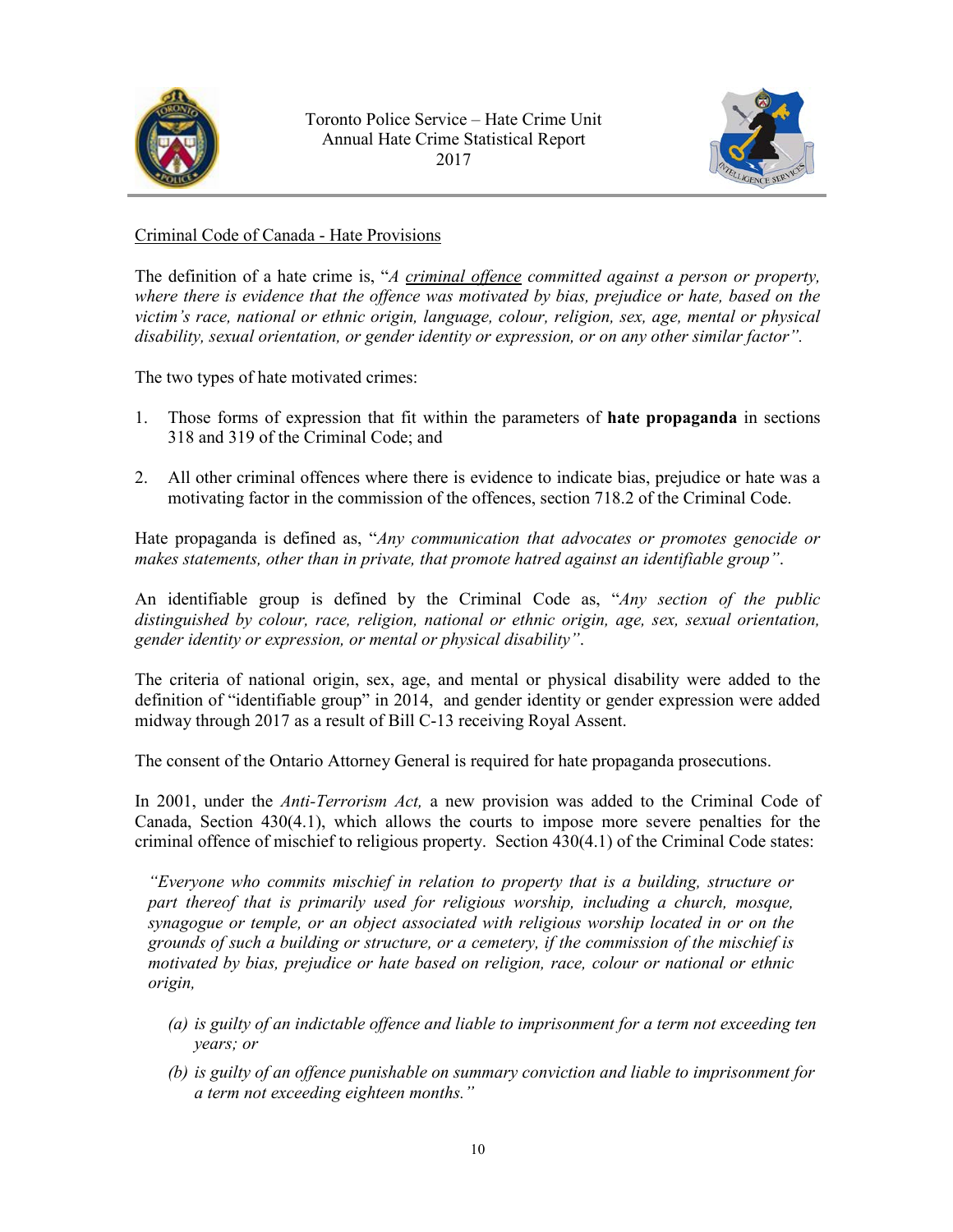<span id="page-10-0"></span>



## Hate Groups

While organized hate groups continue to exist in the City of Toronto, the groups are commonly loose affiliations or informal gatherings of like-minded individuals. Social media, blogs, forums, web sites and other forms of internet-based contact remain popular as modes for recruitment, expression, information and communication. Analysis of cases where offenders have been identified revealed that, in the majority of cases, the offenders had no known association to any commonly known hate groups.

## **III. Results**

## Reported Hate Crime Occurrences

In 2017, there was an increase in the number of reported hate crimes compared to 2016. The HCU recorded a total of 186 hate motivated occurrences in 2017 compared to 145 in 2016. These figures represent an increase of approximately 28%. Overall, the number of occurrences in 2017 is higher than the ten year average of 147 occurrences (Figure 3.1).



#### **Figure 3.1: Hate Crime Occurrences 2008-2017**

*Note: This figure is based on statistical data collected over the past ten years. The highest reported number of occurrences was 186 (2017) and the lowest reported number of occurrences was 123 (2011).*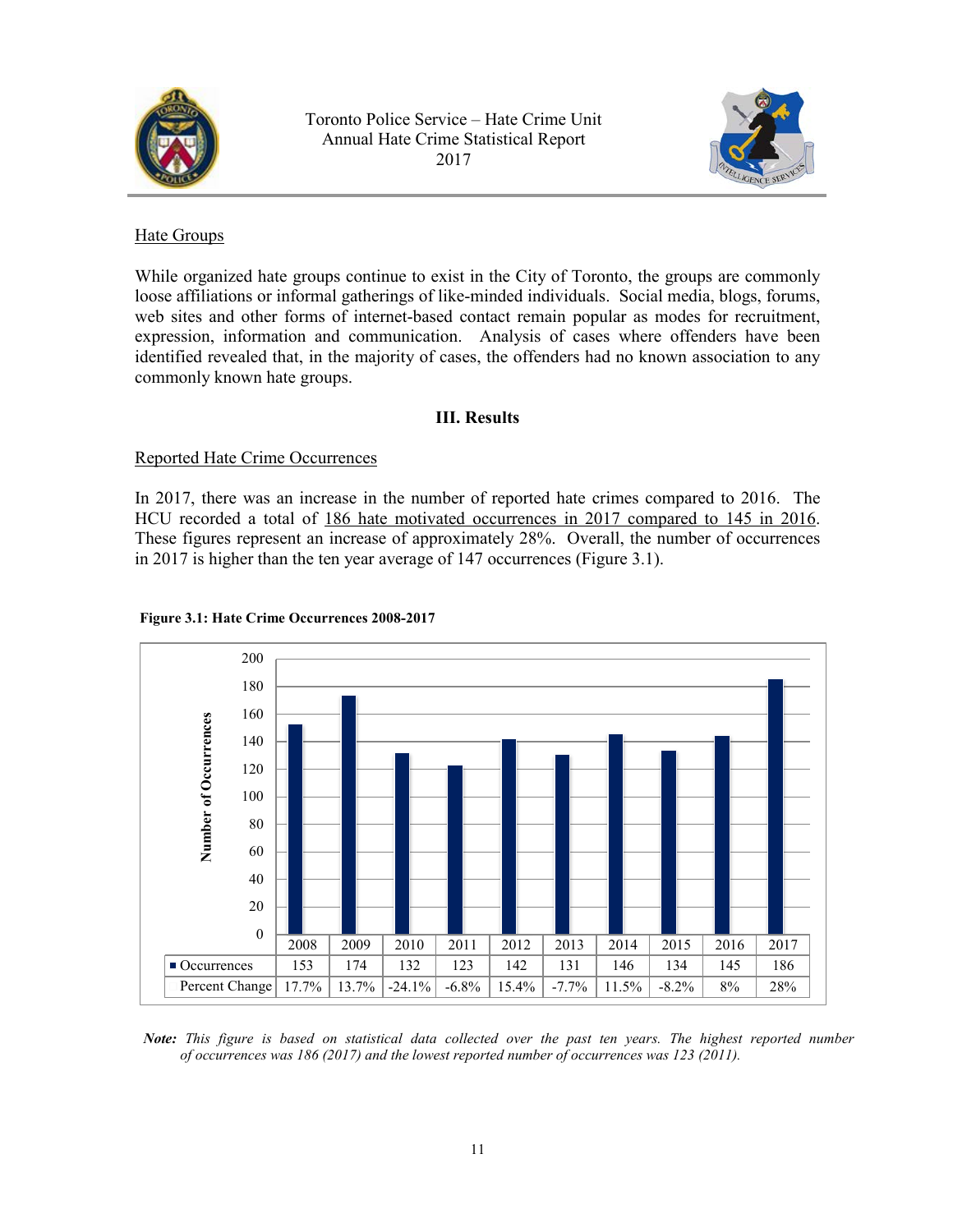<span id="page-11-0"></span>



#### Motivation of Hate Crime Victimization

Religion, sexual orientation and race have been the predominant motivation factors for hate crimes over the past ten years. In 2017, these factors were present in the following approximate proportions: religion 46%, followed by race 22%, and multi-bias 15% (Table 3.1 refers).

#### **Figure 3.2: Breakdown by Hate Category 2017**



*Note: Figure 3.2 is based on the total number of hate crimes reported in 2017 (Figure 3.1). Age, Disability, and Similar Factor compose 0% of the hate occurrences in 2017.*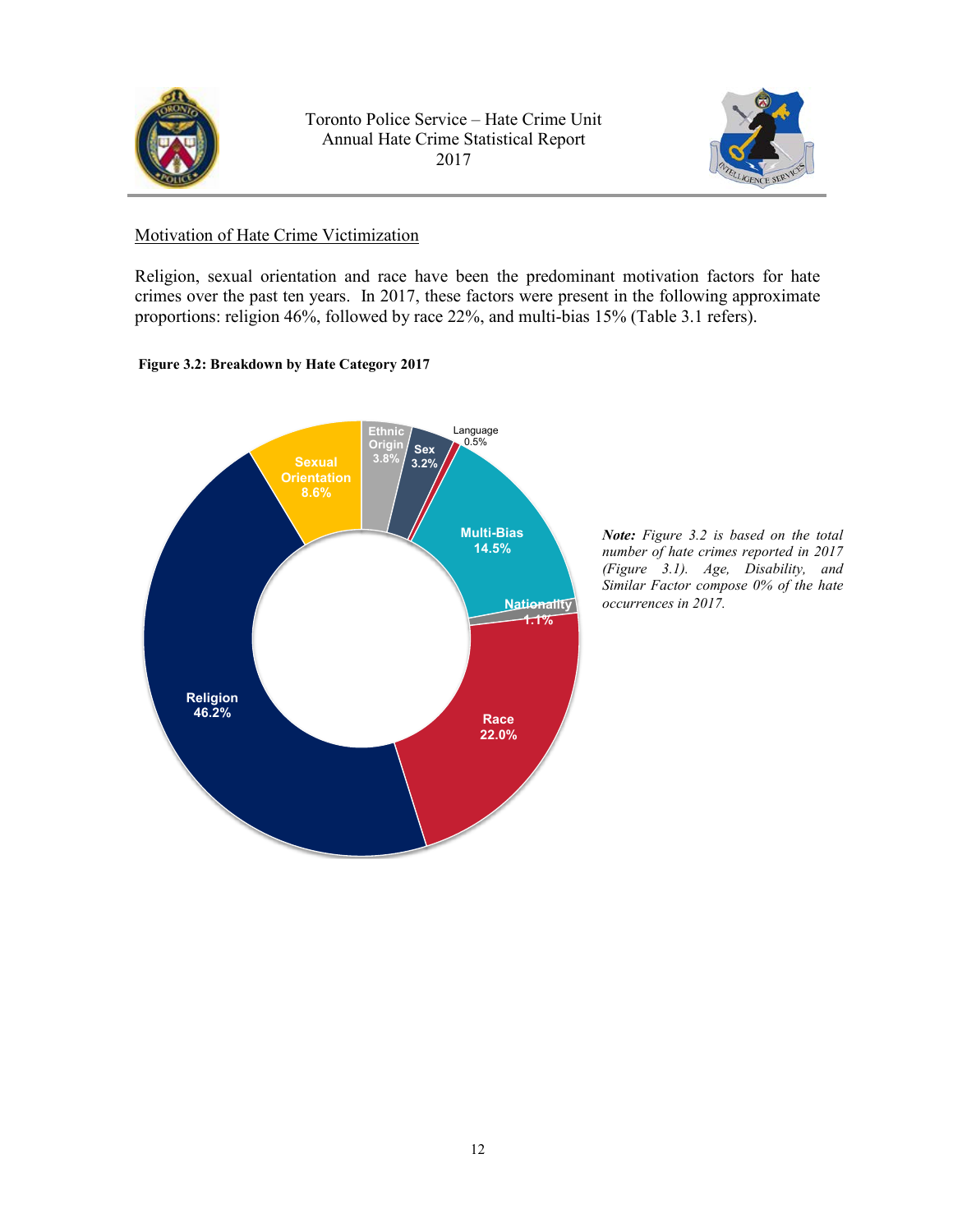<span id="page-12-0"></span>



| Year | AG | DI | <b>ET</b>      | <b>SEX</b>     | LN           | <b>MU</b> | <b>NA</b>      | <b>RA</b> | <b>RE</b> | <b>SF</b>      | <b>SO</b> | <b>TOTAL</b> |
|------|----|----|----------------|----------------|--------------|-----------|----------------|-----------|-----------|----------------|-----------|--------------|
| 2008 |    |    |                |                |              | 17        | 19             | 27        | 56        |                | 34        | 153          |
| 2009 |    |    | 13             |                |              | 22        | 19             | 28        | 59        | 7              | 26        | 174          |
| 2010 |    |    | 3              |                |              | 17        | 9              | 31        | 53        |                | 19        | 132          |
| 2011 |    |    | 3              |                |              | 18        | 12             | 20        | 47        |                | 23        | 123          |
| 2012 |    |    | 5              |                |              | 21        | 11             | 26        | 59        | 1              | 19        | 142          |
| 2013 |    |    | 12             |                |              | 10        | $\overline{2}$ | 25        | 58        | $\overline{2}$ | 21        | 130          |
| 2014 |    |    | 1              | 3              |              | 14        | 19             | 22        | 63        |                | 24        | 147          |
| 2015 |    |    | 6              | $\overline{2}$ |              | 10        | 6              | 25        | 58        |                | 27        | 134          |
| 2016 |    |    | $\overline{7}$ | 6              |              | 14        | 8              | 26        | 66        |                | 18        | 145          |
| 2017 |    |    | $\overline{7}$ | 6              | $\mathbf{1}$ | 27        | $\overline{2}$ | 41        | 86        |                | 16        | 186          |

#### **Table 3.1: Total Hate Crimes 2008-2017**

Note: Figures highlighted in grey represent the three most targeted categories within the year specified.

#### **IV. Criminal Offences- Hate Motivated**

In 2017, the most prevalent hate occurrences were for the offences of mischief to property, assault and utter threats. Assault and utter threat occurrences were all occurrences that were unprovoked by the victims. As in past years, these kinds of offences occurred in a variety of different locations such as schools, business/retail, public transportation, and public parks/streets (refer to Appendix B for detailed classification of 2017 offence locations).

#### Mischief to Property

Mischief to property represented a significant portion of the offences, accounting for 120 of the 186 occurrences. In comparison to 2016, there was an increase in the number of mischief to property occurrences motivated by hate. In 2016, 74 of the 145 occurrences were mischief to property motivated by hate. The total proportion of mischief to property occurrences to all reported occurrences increased from approximately 51% in 2016 to approximately 65% in 2017.

Vandalism and graffiti were the two primary forms of mischief perpetrated by the offender. The most common offence locations were street, schools, business/retail buildings, and dwellings (Appendix B). The hate categories most targeted were religion and race (Table 4 refers).

The Jewish community and the Black community were the predominant victim groups for mischief occurrences in 2017.

#### Assault

There were a total of 31 assault occurrences motivated by hate reported in 2017 compared to 36 in 2016. The proportion of assault occurrences to all reported hate crimes decreased from 25%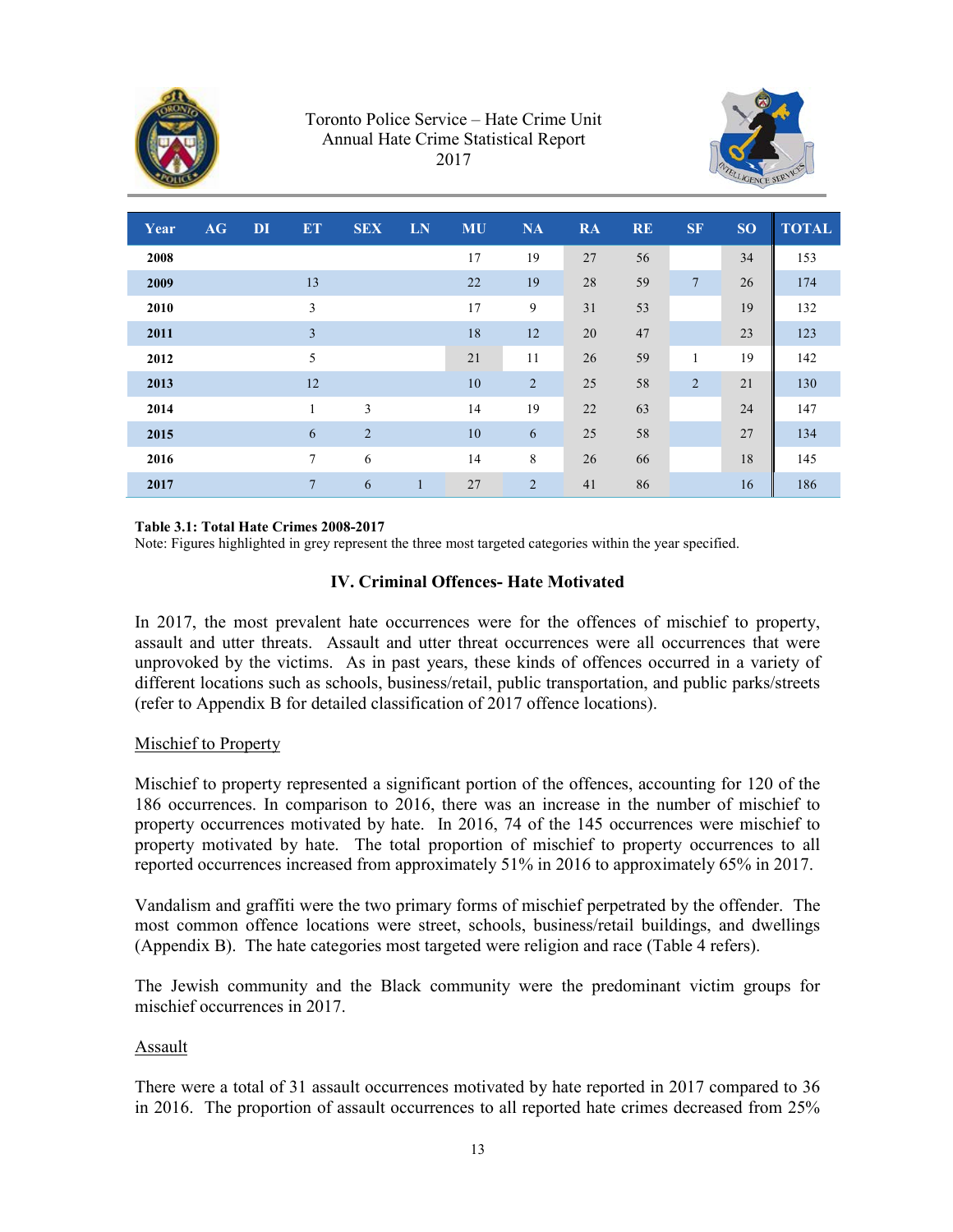<span id="page-13-0"></span>



in 2016 to 17% in 2017. The hate categories that were targeted the most were race, religion and sexual orientation (refer to Appendix D for summary statistics of victim groups and offences). The Muslim and the LGBTQ community were the predominant victim groups for assaults in 2017.

## Utter Threats

There were a total of 21 utter threat occurrences motivated by hate in 2017 compared to 10 in 2016. Religion and race were the highest reported motivation factors for this offence (Appendix D). The Jewish and Muslim communities were the predominant victim group for utter threat occurrences in 2017.

## Internet

Electronic communications including the internet remains a method for offenders to communicate hate propaganda, threats and criminal harassment, because of their perceived ability to remain anonymous.

In 2017, five hate occurrences were committed via the internet, representing approximately 3% of the total hate motivated occurrences. Based on the increasing prevalence of the internet as a medium of communication, the HCU continues to closely monitor open forum websites, chat rooms, message boards, etc. and initiate investigations as required. When possible criminality is identified, the HCU draws on other Service resources, including support from the Computer Cyber Crime and the Technological Crime Sections of Intelligence Services.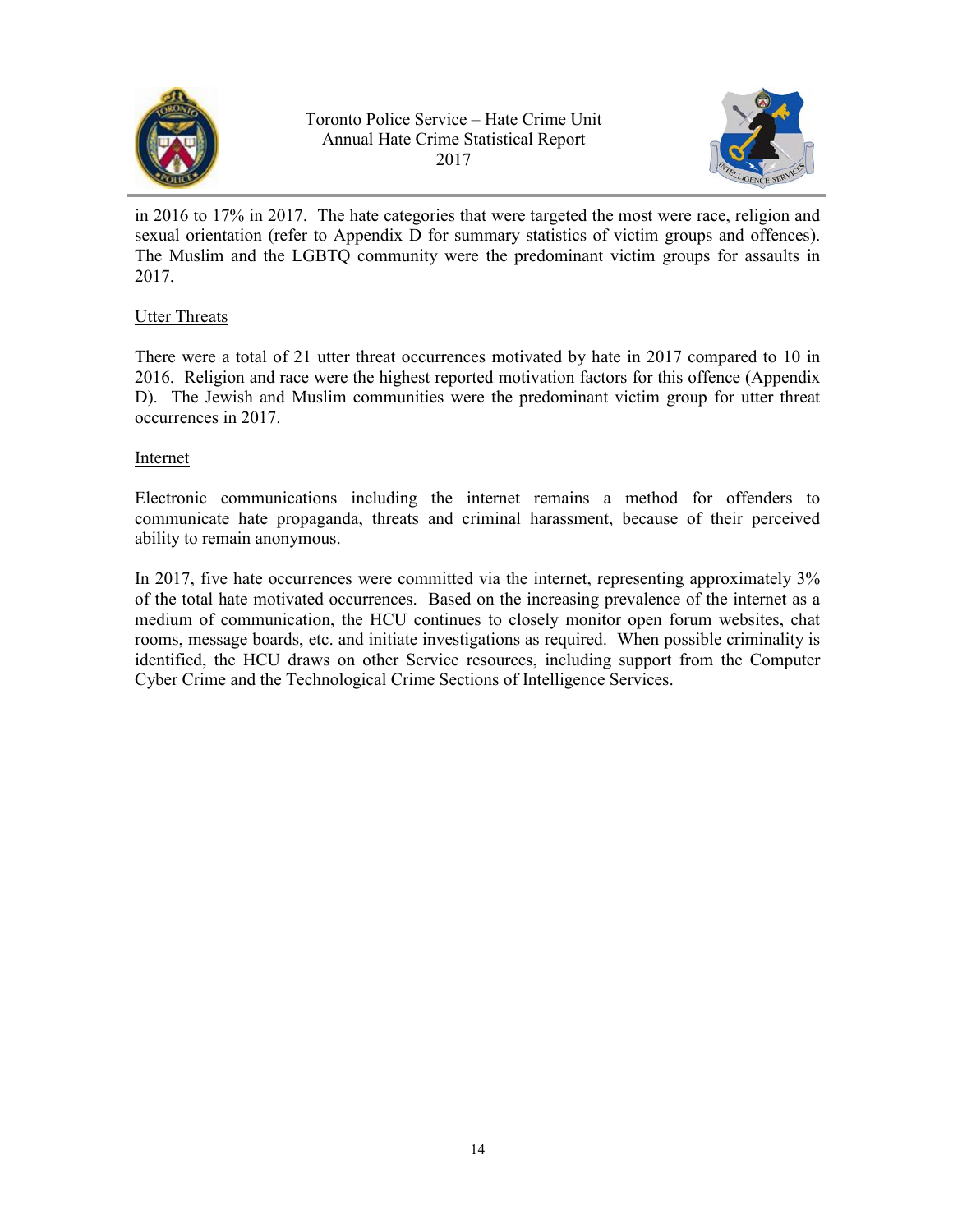<span id="page-14-0"></span>



## **V. Patterns of Hate Motivated Offences**

#### Monthly Activity of Hate Occurrences

In 2017, the months with the highest number of hate motivated occurrences were February (22) and June (22). The months with the lowest activity were January (5), and December (5), (Figure 5.1).



**Figure 5.1: Monthly Hate Occurrences Comparative Analysis 2015-2017**

## Hate Occurrences by Division

The police divisions with the highest numbers of hate occurrences were 52 Division, 51 Division and 32 Division reporting 31, 19 and 18 occurrences, respectively in 2017 (Table 5.2).

In 2017, nearly all Divisions experienced an increase in the number of hate occurrences compared to 2016 with the exception of 4 of the 17 Divisions. There was a decrease in the number of hate occurrences reported in 2017 in 42 Division, 14 Division, 54 Division and 11 Division (refer to Appendix C for 2017 divisional summary of offences by division).

|                                                     |                                                   |  |  |  |  |  |  |  | Year D11 D12 D13 D14 D22 D23 D31 D32 D33 D41 D42 D43 D51 D52 D53 D54 D55 Total |
|-----------------------------------------------------|---------------------------------------------------|--|--|--|--|--|--|--|--------------------------------------------------------------------------------|
| 2017 9 6 13 7 12 1 14 18 10 9 3 10 19 31 12 4 8 186 |                                                   |  |  |  |  |  |  |  |                                                                                |
|                                                     | 2016 10 2 1 10 10 3 20 14 5 9 6 3 13 22 6 5 6 145 |  |  |  |  |  |  |  |                                                                                |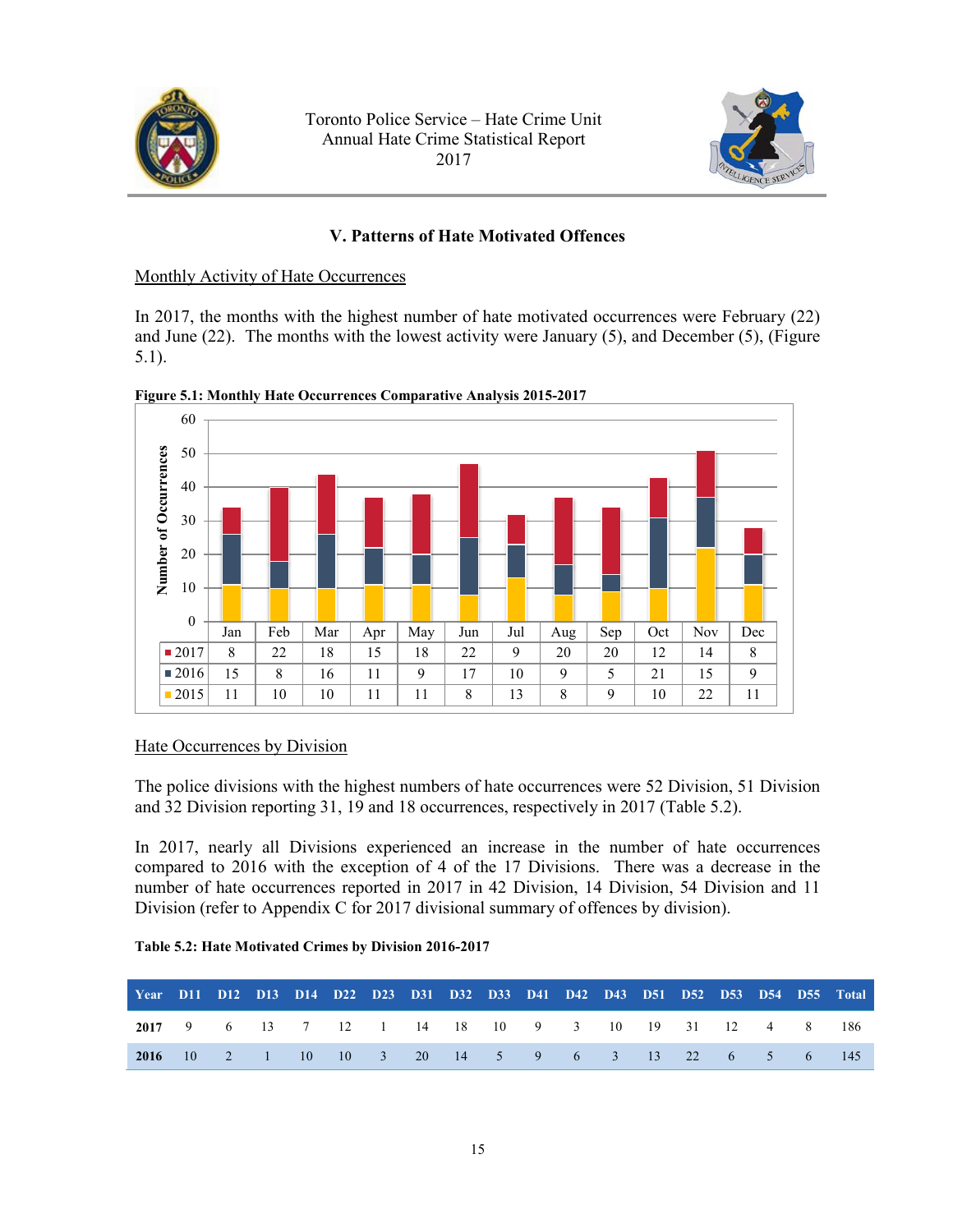<span id="page-15-0"></span>



## **VI. Commonly Victimized Groups**

#### Community Victimization

Victim groups are categorized by the suspect's perception. The victim group most targeted in 2017 was the Jewish community with 53 occurrences. The Black community and the Muslim communities were the next most targeted victim group reporting 33 occurrences each followed by the LGBTQ community reporting 22 occurrences (Figure 6.1 and Table 6.1).



| <b>Victimized Group</b> |                    |
|-------------------------|--------------------|
| Group                   | <b>Occurrences</b> |
| Jewish                  | 53                 |
| <b>Black</b>            | 33                 |
| Muslim                  | 33                 |
| Multi-Bias              | 27                 |
| LGBTQ                   | 22                 |
| White                   | 5                  |
| Pakistani               | 4                  |
| Chinese                 | 4                  |
| <b>Brown Skinned</b>    | 3                  |
| Somali                  | 1                  |
| Canadian                | 1                  |

**Table 6.1: Hate Occurrences by** 

#### *Note:*

*Victim groups with more than five occurrences are represented in Figure 6.1.*

## Breakdown of Victim Groups Targeted in Multi-Bias Occurrences

When more than one identifiable group is targeted, the occurrence is categorized as multi-bias. In 2017 there were 27 hate occurrences classified as multi-bias, in comparison to 14 in 2016.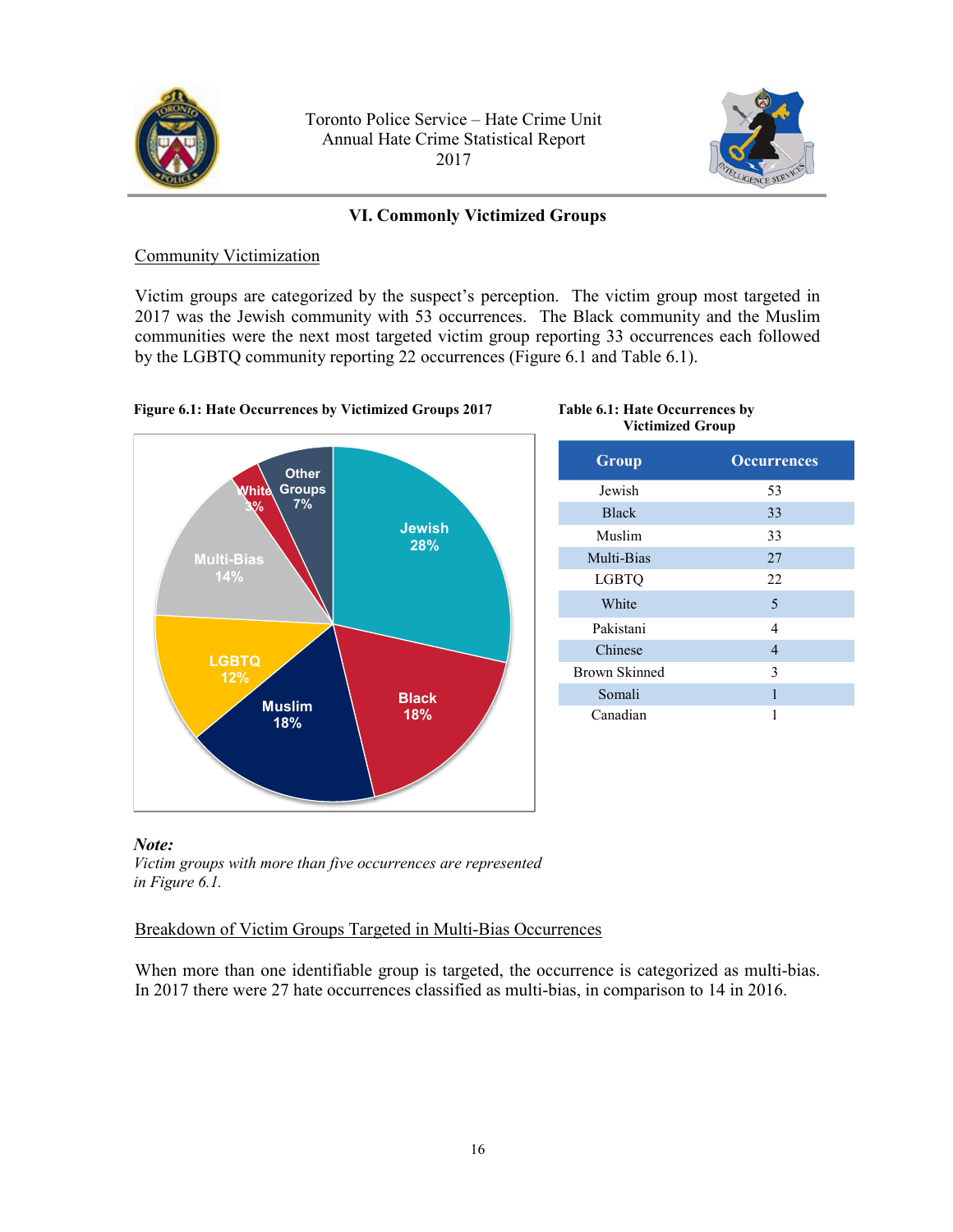



#### **Table 6.2: Victim Groups Targeted in Multi-Bias Occurrences**

| <b>Victim Group</b>    | <b>Number</b> of<br><b>Occurrences</b> |
|------------------------|----------------------------------------|
| Black/Jewish           | 10                                     |
| Black/Muslim           | 2                                      |
| Black/Pakistani        | $\overline{2}$                         |
| LGBTQ (Male)/Jewish    | 1                                      |
| Jewish/Female          | 1                                      |
| Jewish/Ukrainian       |                                        |
| Black/Africa           |                                        |
| Black/Filipino         |                                        |
| Israeli/White          | 1                                      |
| <b>Black/Chinese</b>   |                                        |
| Black/Mexican          | 1                                      |
| LGBTQ/Indian           |                                        |
| LGBTQ/Trans/Disability |                                        |
| Muslim/Indian/Iranian  |                                        |
| Indian/Italian         |                                        |
| Brown Skinned/Asian    |                                        |
| TOTAL                  | 27                                     |

Of the 27 hate occurrences that were categorized as multi-bias in 2017, the Black community was targeted in 16 of the 27 occurrences (Tables 6.2 and 6.3) and members of the Jewish community were targeted in 13 of the 27 multi-bias occurrences. The LGBTQ and the Muslim communities were targeted in 3 of the 27 multi-bias occurrences, respectively. Notably, since 2005, religion, race and sexual orientation have been the three most common motivation factors for hate crime victimization (Table 6.3).

#### **Table 6.3: Total Hate Occurrences Including Multi-Bias Occurrences**

| <b>Community</b><br><b>Group</b> | <b>Bias Type</b>       | <b>Victimized Group</b> | <b>Number of</b><br><b>Occurrences</b> | <b>Total</b><br><b>Occurrences</b> |  |  |  |  |
|----------------------------------|------------------------|-------------------------|----------------------------------------|------------------------------------|--|--|--|--|
|                                  |                        | Jewish                  | 53                                     |                                    |  |  |  |  |
|                                  |                        | Jewish/Female           |                                        |                                    |  |  |  |  |
| Jewish                           | Religion<br>Multi-Bias | Jewish/LGBTQ (Male)     |                                        | 66                                 |  |  |  |  |
|                                  |                        | Jewish/Black            | 10                                     |                                    |  |  |  |  |
|                                  |                        | Jewish/Ukrainian        |                                        |                                    |  |  |  |  |
|                                  |                        | <b>Black</b>            | 33                                     |                                    |  |  |  |  |
|                                  |                        | Black/Jewish            | 10                                     |                                    |  |  |  |  |
|                                  | Race                   | Black/Africa            |                                        |                                    |  |  |  |  |
| <b>Black</b>                     | Multi-Bias             | Black/Muslim            |                                        | 49                                 |  |  |  |  |
|                                  |                        | Black/Pakistani         | $\overline{2}$                         |                                    |  |  |  |  |
|                                  |                        | Black/Mexican           |                                        |                                    |  |  |  |  |
|                                  |                        | Black/Filipino          |                                        |                                    |  |  |  |  |
|                                  | $Sex \&$               | <b>LGBTQ</b>            | 22                                     |                                    |  |  |  |  |
| <b>LGBTQ</b>                     | Sexual                 | LGBTQ (Male)/Jewish     |                                        | 25                                 |  |  |  |  |
|                                  | Orientation            | LGBTQ/Trans/Disability  |                                        |                                    |  |  |  |  |
|                                  |                        | LGBTQ/Indian            |                                        |                                    |  |  |  |  |
|                                  | Religion               | Muslim                  | 33                                     |                                    |  |  |  |  |
| <b>Muslim</b>                    | Multi-Bias             | Muslim/Black            | $\overline{2}$                         | 36                                 |  |  |  |  |
|                                  |                        | Muslim/Indian/Iranian   |                                        |                                    |  |  |  |  |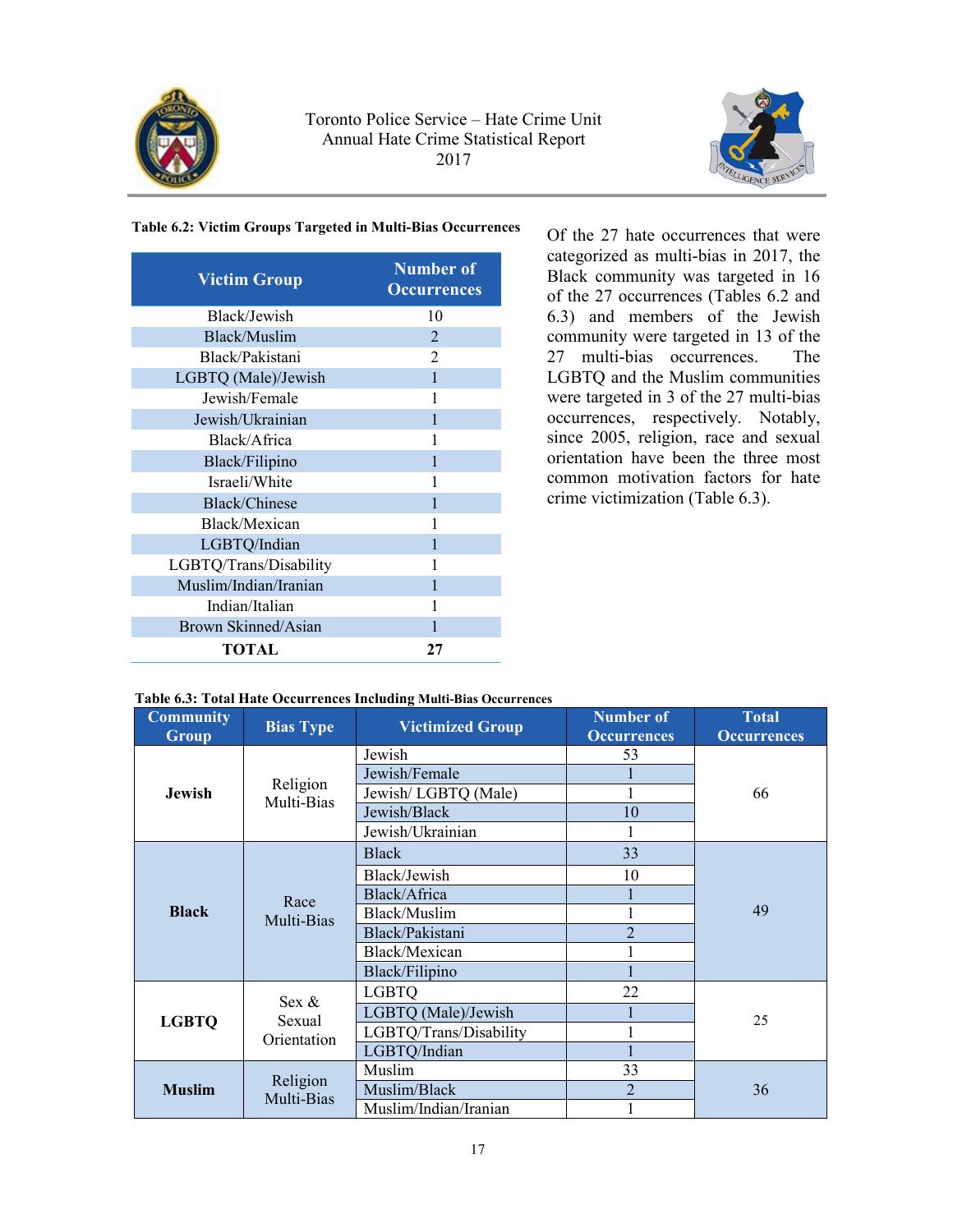<span id="page-17-0"></span>



## Religion, Race and Sexual Orientation

The highest percentage of the 186 reported hate criminal occurrences in 2017 were motivated by religion (46%=86), followed by race (22%=41) and sexual orientation (9%=16).

The two religious groups victimized in 2017 were members of the Jewish and the Muslim/Islamic communities. In 53 of the 86 hate crime occurrences involving religion, the victims were members of the Jewish community and 33 of the 86 hate crime occurrences, the victims were members of the Muslim/Islamic community.

Of the 86 hate crime occurrences in which religion was the motivating factor, mischief to property offences, such as graffiti and damage to property accounted for 64 of the reports. (Appendix D).

For the 41 hate crime occurrences in 2017 where race was the motivating factor, the Black community was the most frequently victimized group, accounting for 33 of the 41 occurrences. These occurrences were mainly mischief under (22); assault (5); utter threats (3); mischief interfere with property (1); criminal harassment (1); and public incitement of hatred (1) (Appendix D).

In 2017, the LGBTQ community was victimized in 22 of the 186 hate crime occurrences. Sexual orientation and sex were the two motivating factors. These occurrences included the following offences: assault (4); aggravated assault (1); assault with a weapon (2); assault causing bodily harm (1); mischief under (4); mischief interfere with property (3); criminal harassment (2); utter threats – bodily harm/death (4); and utter threats – damage (1) (Appendix D).

The number of assault occurrences motivated by sexual orientation and sex in 2017 increased from 11 in 2016 to 22 in 2017. In all of the assault occurrences, the victims were subject to derogatory comments and were either punched, or pushed by the suspect(s) during the assault.

In comparison to 2016 (17%), the total percentage of hate occurrences in the LGBTQ community decreased in 2017 (12%). Hate motivated assault occurrences in the LGBTQ community represented 8% of the total occurrences in 2016 compared to 4% in 2017.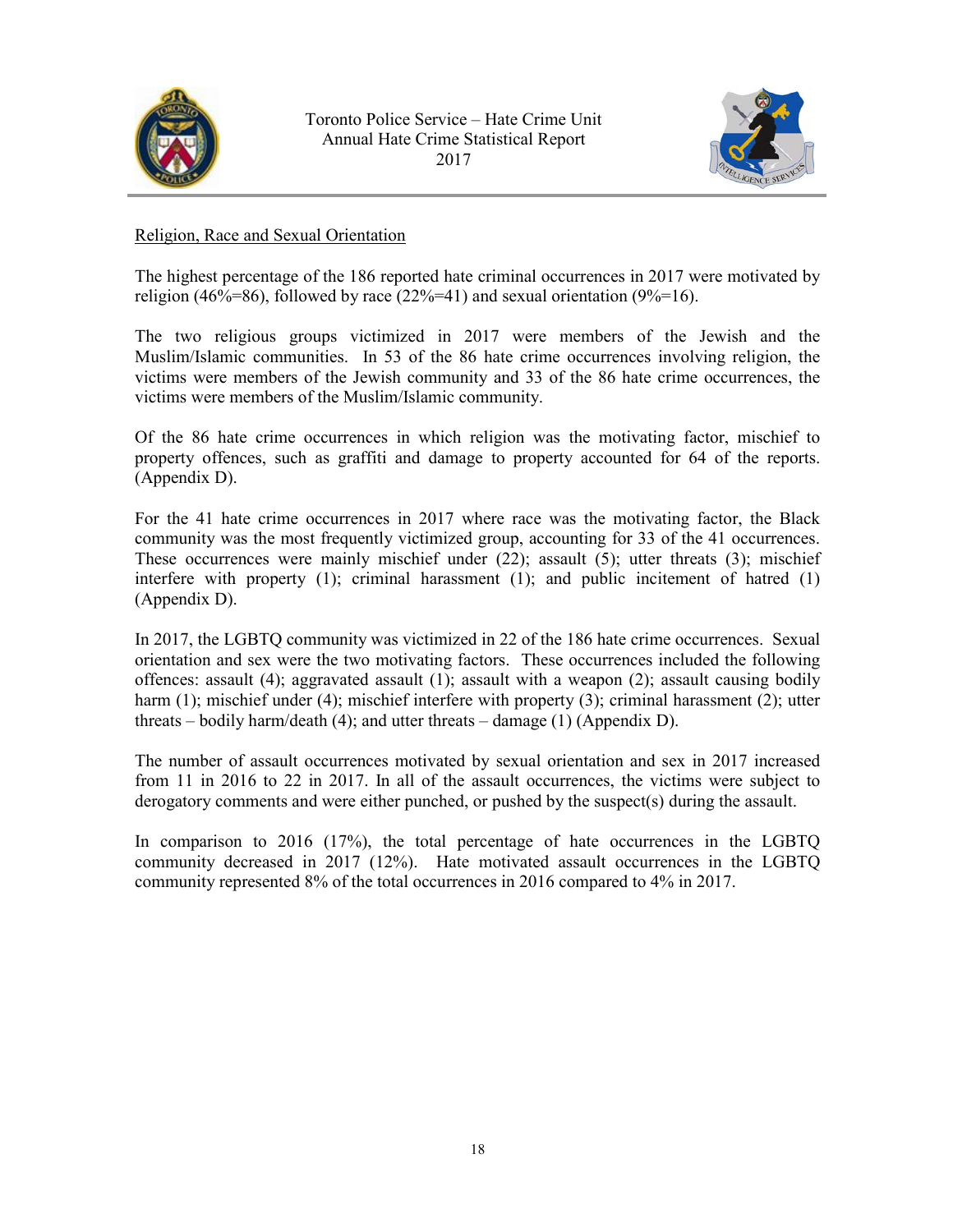<span id="page-18-0"></span>



| Table 6.4 2017 Offence Breakdown by Category       |                    |                       |                         |              |                 |                 |              |                                     |                |
|----------------------------------------------------|--------------------|-----------------------|-------------------------|--------------|-----------------|-----------------|--------------|-------------------------------------|----------------|
| <b>Criminal Offence</b>                            | <b>Nationality</b> | Multi-<br><b>Bias</b> | <b>Ethnic</b><br>Origin | Language     | Race            | <b>Religion</b> | <b>Sex</b>   | <b>Sexual</b><br><b>Orientation</b> | <b>Total</b>   |
| <b>Aggravated Assault</b>                          |                    |                       |                         |              |                 |                 | $\mathbf{1}$ |                                     | $\mathbf{1}$   |
| <b>Assault</b>                                     |                    | $\mathbf{1}$          | $\overline{4}$          | $\mathbf{1}$ | $7\phantom{.0}$ | 5               | $\mathbf{1}$ | $\overline{3}$                      | 22             |
| <b>Assault Causing</b><br><b>Bodily Harm</b>       |                    | 1                     |                         |              |                 |                 |              | 1                                   | 2              |
| Assault with a<br>Weapon                           |                    | 1                     |                         |              | $\mathbf{1}$    | $\overline{2}$  |              | $\overline{2}$                      | 6              |
| Criminal<br><b>Harassment</b>                      |                    |                       | $\mathbf{1}$            |              | $\mathbf{1}$    | 3               | $\mathbf{1}$ | $\mathbf{1}$                        | 7              |
| <b>Public Incitement of</b><br><b>Hatred</b>       |                    |                       |                         |              | $\mathbf{1}$    | $\mathbf{1}$    |              |                                     | $\overline{2}$ |
| <b>Mischief Interfere</b><br>with Property         |                    | 4                     |                         |              | $\mathbf{1}$    | 12              | $\mathbf{1}$ | $\overline{2}$                      | 20             |
| <b>Mischief Under</b>                              | 2                  | 18                    | $\mathbf{1}$            |              | 23              | 52              | $\mathbf{1}$ | 3                                   | 100            |
| <b>Utter Threats -</b><br><b>Bodily Harm/Death</b> |                    | 1                     |                         |              | 6               | 6               | $\mathbf{1}$ | 3                                   | 17             |
| <b>Utter Threats -</b><br>Damage                   |                    |                       |                         |              |                 | 3               |              | $\mathbf{1}$                        | $\overline{4}$ |
| <b>Weapons Dangerous</b>                           |                    |                       | $\mathbf{1}$            |              | $\mathbf{1}$    |                 |              |                                     | $\overline{2}$ |
| <b>Wilful Promotion of</b><br><b>Hatred</b>        |                    | 1                     |                         |              |                 | $\overline{2}$  |              |                                     | 3              |
| <b>Total</b>                                       | $\mathbf{2}$       | 27                    | 7                       | 1            | 41              | 86              | 6            | 16                                  | 186            |

#### **VII. Accused / Suspect Identification**

Accused/suspect information is typically provided by victims, witnesses, surveillance footage and forensic evidence. The Service's Forensic Identification Unit plays a significant role in collecting physical evidence such as DNA and fingerprints at crime scenes. Service Procedure 05-16 Hate Crime requires all police officers investigating a hate crime to protect the scene and secure all relevant evidence including items such as posters, graffiti, recordings and clothing for forensic examination. Furthermore, officers are required to photograph the scene where the graffiti is found or when evidence cannot be readily detached or retrieved.

In 2017, victims and witnesses were able to provide information on accused/suspect identification in 75 of the 186 total hate occurrences, accounting for 40% of the occurrences. It is often very difficult to identify suspects, as many hate crimes occur without any witnesses present. Moreover, many hate crimes occur without the victim present, as in the case of hate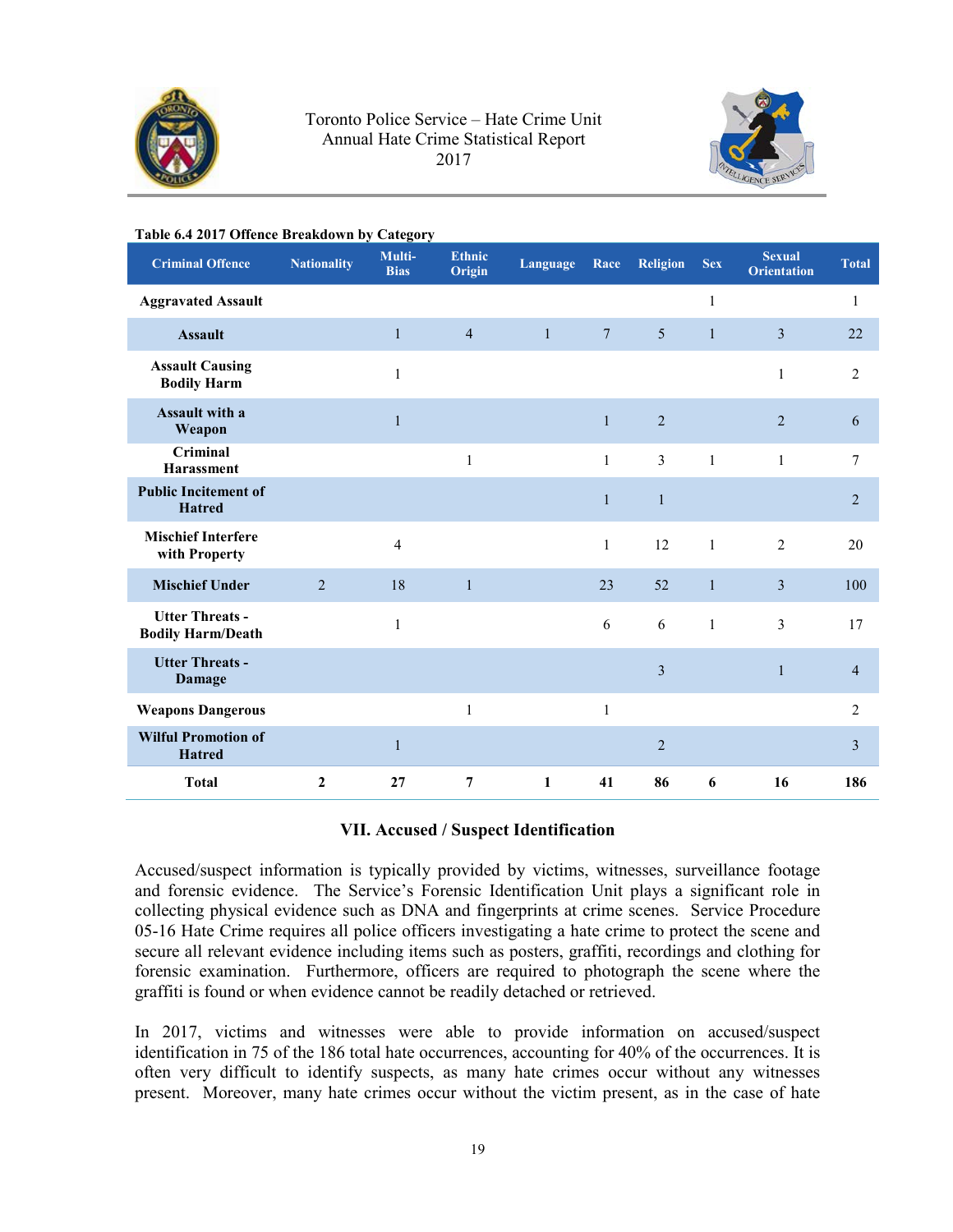



motivated graffiti or mischief. For example, in 2017, victims and/or witnesses were able to provide accused/suspect information in approximately 13% of the total mischief to property occurrences, accounting for 16 of the 120 total occurrences.

Among accused and suspected persons, males form the dominant offender group with 61 males identified in 2017 compared to 6 females. Among identified persons committing hate offences, the largest group consisted of males in the 26-40 year age group (Tables 7.1 and 7.2).

Since 2003, the dominant offender group has been males, specifically in the 18-25 year age group with the exception of 2008, 2015, and 2017 when the dominant offender groups were persons in the 9-17 year age, over 40 years, and 18-25 years of age group, respectively.

#### **Table 7.1 2017 Accused Identification Specific to Age and Gender**

**Age Group Gender 9-17 years 18-25 years 26-40 years Over 40 Years** Female **1** - 2 1 Male  $\begin{array}{ccccccc} 7 & 5 & 6 \end{array}$ 

*Note: The table above is based on the sex and age group of those charged with hate criminal offences in 2017. There were a total of 20 criminal occurrences.*

#### **Table 7.2 Suspect Identification Based on 2017 Victim/Witness Statements**

| <b>Gender</b> | 9-17 years               | <b>18-25 years</b>       | $26-40$ years            | <b>Over 40 Years</b> |
|---------------|--------------------------|--------------------------|--------------------------|----------------------|
| Female        | $\overline{\phantom{0}}$ | $\overline{\phantom{0}}$ | $\overline{\phantom{a}}$ |                      |
| Male          |                          |                          | 16                       |                      |

*Note: The figures represented in the suspect identification table are based on victim/witness suspect descriptions. The above table does not include the two additional occurrences in which the victim/witnesses identified one female suspect and one male suspect but were unable to determine their age.*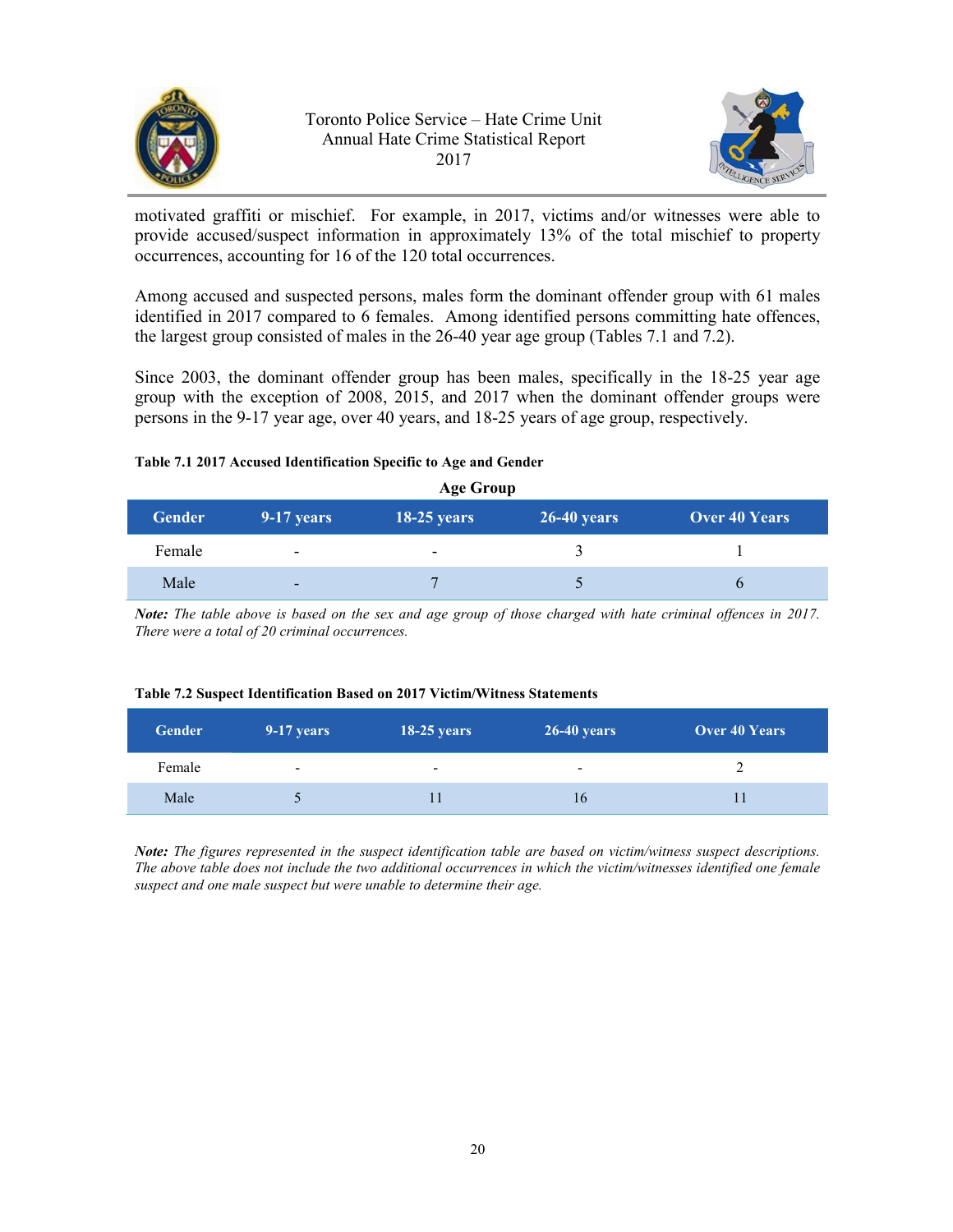<span id="page-20-0"></span>



## **VIII. 2017 Arrests/Charges**

As in previous years, offenders may be charged with a number of offences, not all of which are hate motivated. Only those charges relating directly to hate motivated criminal offences are included in Table 8.1.

The number of hate motivated arrests increased in 2017 in comparison to 2016. In 2017, there were 23 persons arrested for hate motivated offences compared to 19 persons arrested in 2016. A total of 30 hate motivated criminal charges were laid against these 23 persons in 2017 compared to 22 hate motivated charges being laid against 19 persons in 2016. The 2017 charges were in relation to 21 hate occurrences (Table 8.1). In two of these occurrences, more than one person was arrested and charged.

| <b>Offence Type</b>                | <b>Charges</b> |
|------------------------------------|----------------|
| Assault                            | 10             |
| <b>Assault Causing Bodily Harm</b> | 2              |
| Assault with a Weapon              | 1              |
| Carry Concealed Weapon             | 1              |
| Cause Disturbance                  | 2              |
| Criminal Harassment                | 3              |
| Forcible Confinement               | 1              |
| Mischief Under                     | $\overline{4}$ |
| Public Incitement of Hatred        | 2              |
| <b>Utter Threats</b>               | 3              |
| <b>Weapons Dangerous</b>           | 1              |
| Total                              | 30             |

#### **Table 8.1 2017 Hate Charges Laid by Offence Type**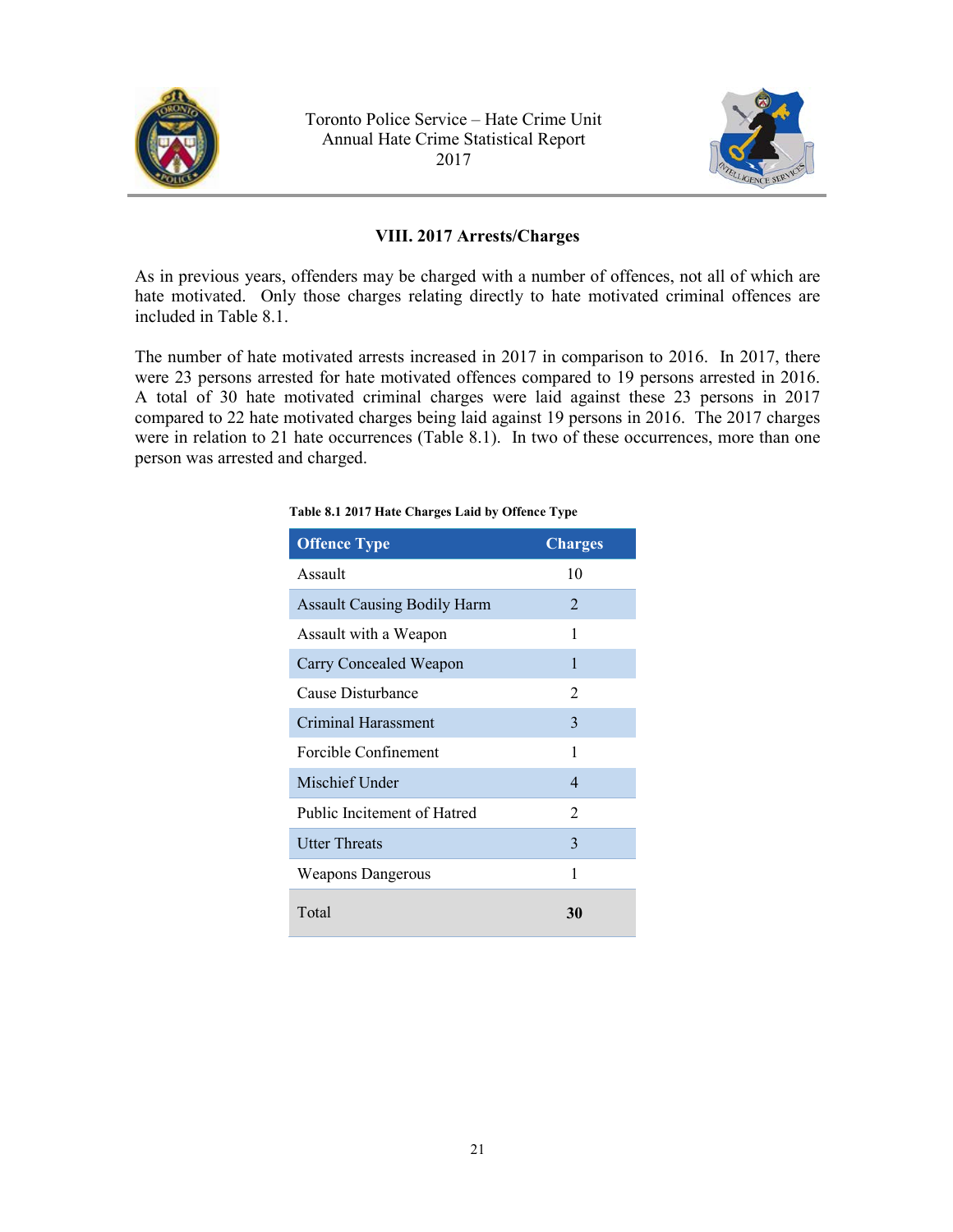<span id="page-21-0"></span>



## **IX. Sentencing**

The following court dispositions include all criminal proceedings which concluded in the judicial system during 2017. The dispositions include hate crime cases that commenced between 2015 and 2017.

The dispositions include custodial sentences, significant time spent in pre-trial custody, suspended sentences, mental health diversion and periods of probation with conditions including counseling, peace bonds and weapons prohibitions.

## Historical Cases 2015-2016

In 2017, there were eight criminal cases involving nine accused persons that concluded before the courts that originated from incidents that transpired between 2015 and 2016. These eight cases were completed as follows: two guilty pleas, four withdrawals (two of which were stayed), and three were resolved by peace bond (Appendix A - Table A.2). There is currently one hate/bias motivated criminal case remaining before the courts arising from an incident that occurred in 2015. There are currently three cases involving hate/bias motivated charges pending before the courts arising from occurrences that transpired in 2016.

#### 2017 Cases

In 2017, there were 21 criminal cases before the courts that originated from incidents reported in 2017. There were a total of 23 accused and 30 hate motivated charges laid. Twelve of these 20 cases involving 13 accused persons have been completed as follows: eight guilty pleas; four withdrawals (two stayed); and one resolved by way of peace bond (Appendix A - Table A.1).

At year-end 2017, there are currently nine cases involving hate motivated charges pending before the courts.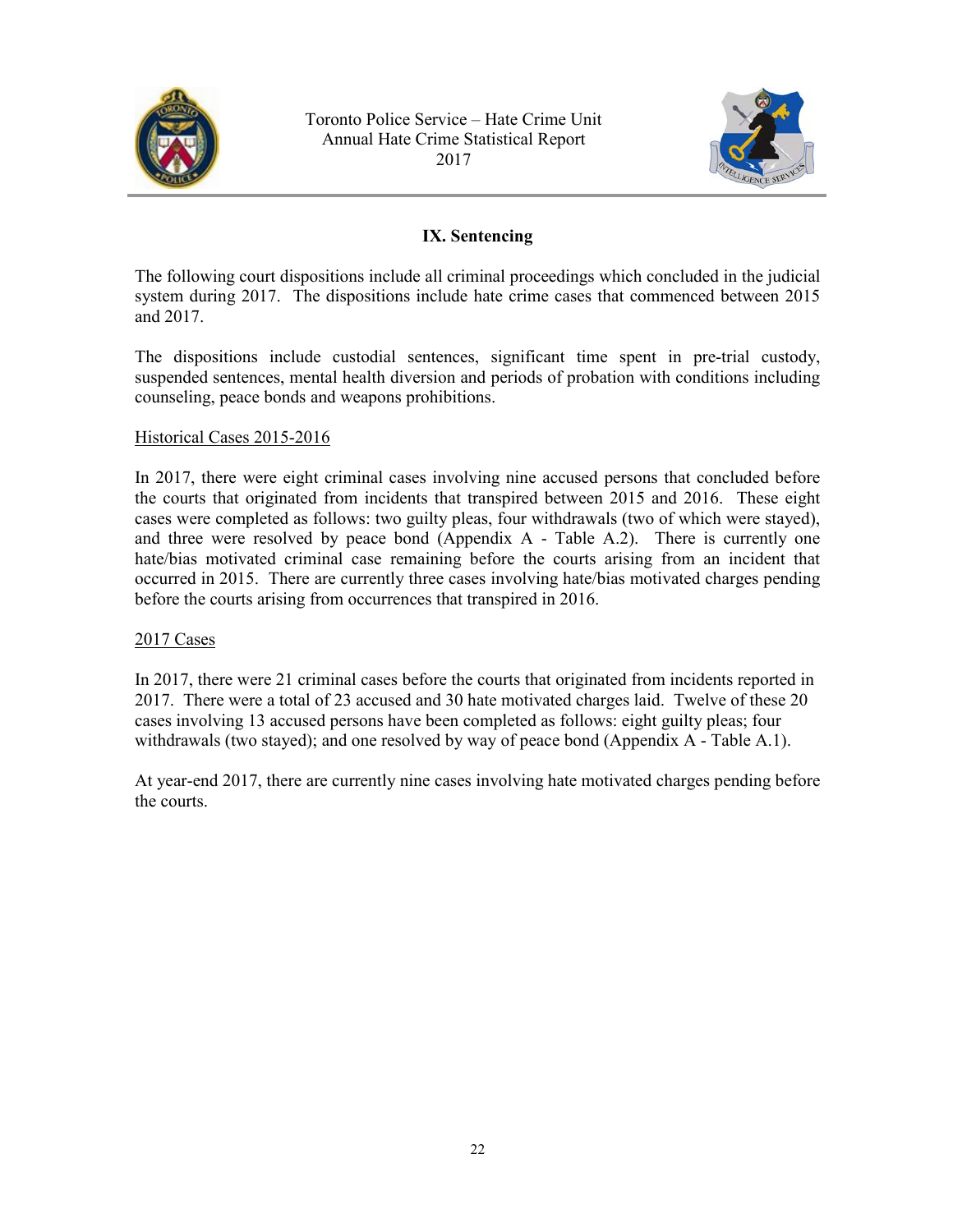<span id="page-22-0"></span>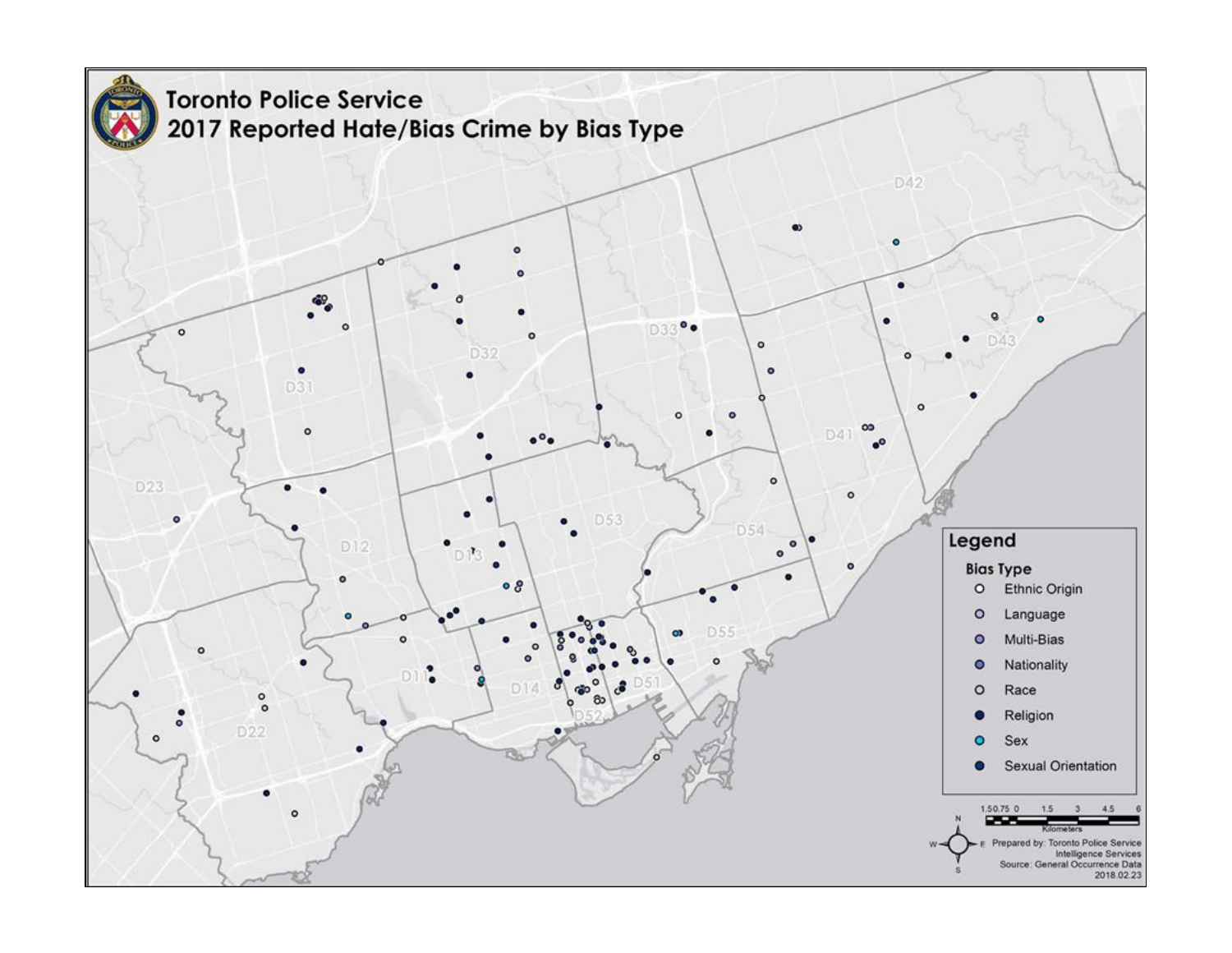<span id="page-23-0"></span>



#### **XI. Toronto Population and Demographics**

Toronto, with a population of 2.73 million people (6.9 million in the GTHA-Greater Toronto and Hamilton Area), is one of the most multicultural cities in the world and ranked fourth on The Economist Intelligence Unit's Safe Cities Index.<sup>1</sup>

The 2016 and 2011 Census conducted by Statistics Canada provides the most current information regarding the population and religious affiliation information for the City of Toronto (Figure 11.1 and 11.2). These charts are provided to give some context to the statistics in this report.



 $\overline{a}$ 







**Religion** as multiple visible minorities (Figure 11.1). In 2016, approximately 51% of Toronto's population belonged to a visible minority group—this denotes an increase from approximately 49% that was reported in 2011.<sup>2</sup> Since 2011, increases in visible minority populations were observed within several communities including the South Asian, Chinese, Black, and Filipino communities, as well those who identified

> As noted earlier in the report, the most targeted groups in Toronto in 2017 were the Jewish community, followed by the Muslim and Black communities, and the LGBTQ community:

<sup>1</sup> City of Toronto. (2015). "*World Rankings for Toronto*", (Viewed on February 22, 2017 from hhttps://www.toronto.ca/citygovernment/data-research-maps/toronto-progress-portal/world-rankings-for-toronto/)<br><sup>2</sup> Toronto Police Service. (2013). *2012 Annual Hate Crime Statistical Report*. Hate Crime Unit, Intelligence Services.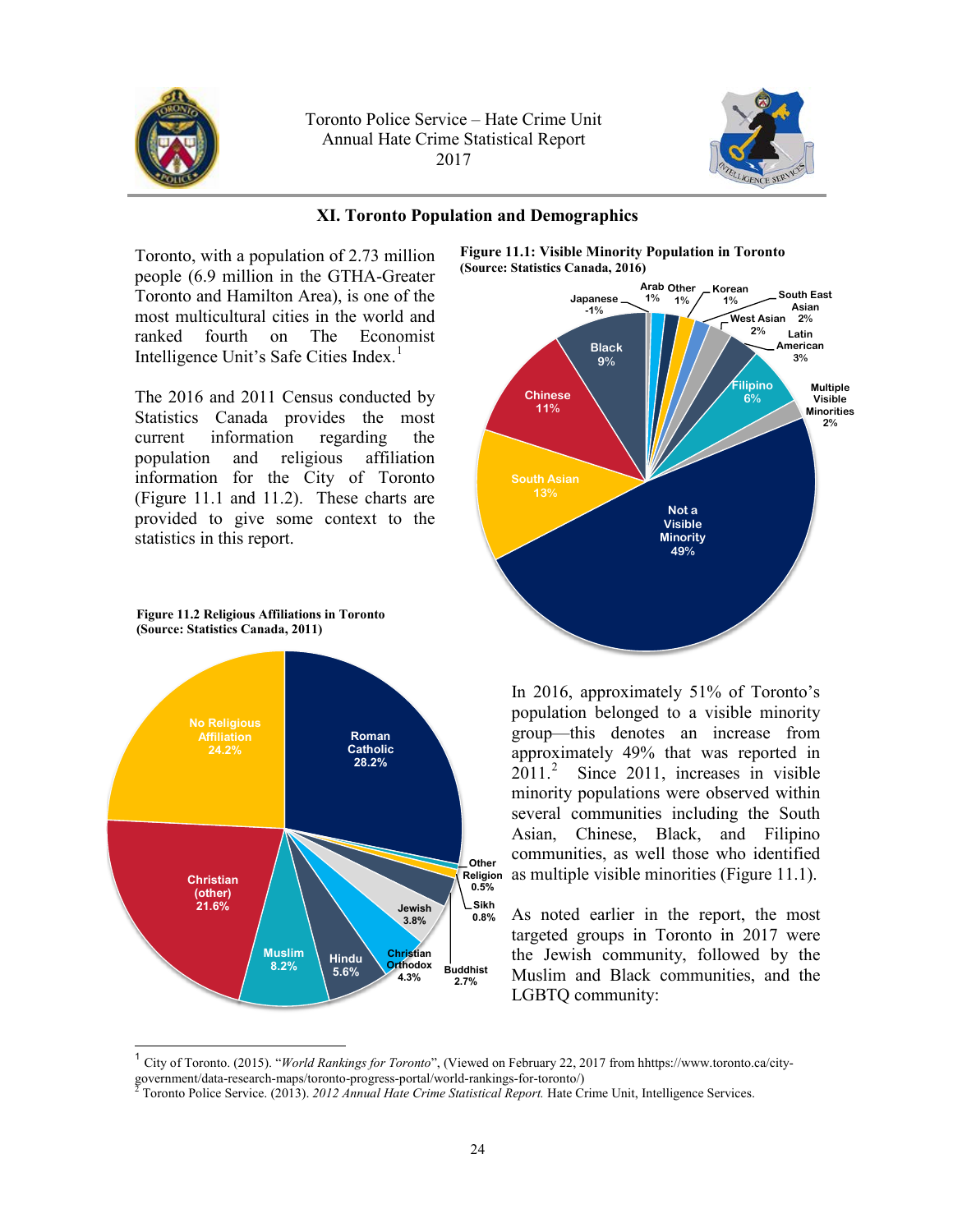



- The Jewish community makes up 3.8% of the religious population in the City of Toronto but was victimized in approximately 28% of the total hate crimes in 2017;
- •

The Black community constitutes 8.9% of the visible minority population but was victimized in approximately 18% of the total hate crimes in 2017; and,

• The Muslim community 8.2% of the religious population and was victimized in approximately 18% of the total hate crimes in 2017.

According to the 2014 Canadian Community Health Survey (CCHS) conducted by Statistics Canada, 1.7% of Canadian adults between the ages of 18 and 59 reported themselves to be homosexual and  $1.3\%$  reported themselves to be bisexual.<sup>3</sup> It is of significance to note the CCHS relies upon a large sample of respondents, is not divided by region, and does not include an option for transgendered individuals; therefore, this rate is likely underreported and not an entirely accurate representation of the population of the LGBTQ community in Toronto. Despite the lack of statistics in this area, what is known is that the LGBTQ community was victimized in approximately 12% of the total hate crimes in 2017.

 $\overline{a}$ <sup>3</sup> Statistics Canada. (2017). *Census in Brief: Same-sex couples in Canada in 2016.* (Retrieved on February 22, 2018, from http://www12.statcan.gc.ca/census-recensement/2016/as-sa/98-200-x/2016007/98-200-x2016007-eng.cfm).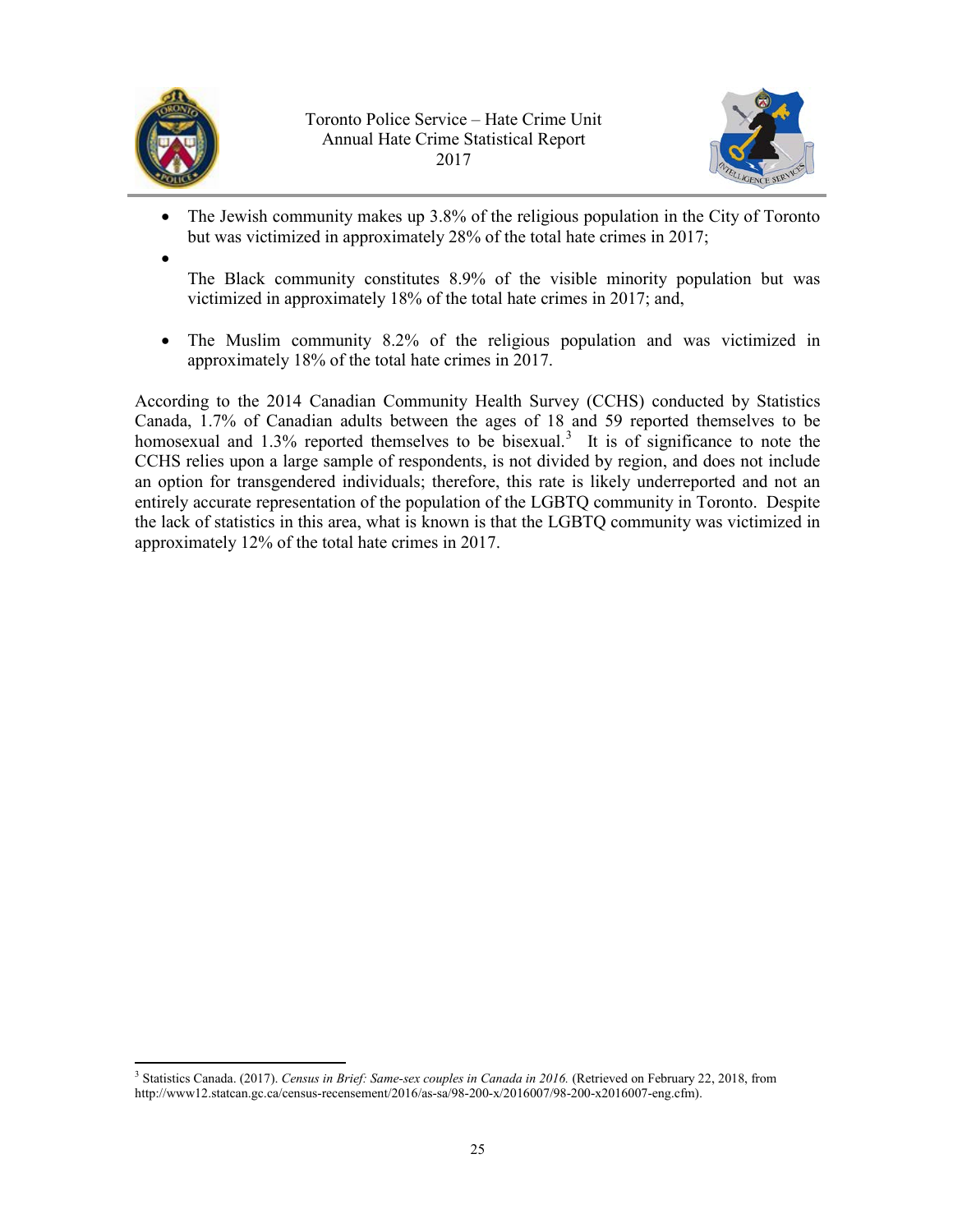<span id="page-25-0"></span>



## **XII. Hate Crime Unit Education and Community Outreach Initiatives**

#### Intelligence Gathering and Investigative Support Role

The HCU exchanges information through its networks within the Toronto Police Service, as well as provincial, national and international police services and other law enforcement agencies.

In 2017, the HCU continued to be an active partner of the provincial Hate Crime Extremism Investigative Team (HCEIT). The HCEIT consists of members from fifteen Ontario police services that receive provincial funding for the joint collection and sharing of information, enforcement and education on hate crimes. In 2017, representatives included members from the following police services:

- Brantford Police Service
- Durham Regional Police Service
- Guelph Police Service
- Halton Regional Police Service
- Hamilton Police Service
- London Police Service
- Niagara Regional Police Service
- Ontario Provincial Police Service
- Ottawa Police Service
- Peel Regional Police
- Stratford Police Service
- Toronto Police Service
- Waterloo Regional Police Service
- Woodstock Police Service and
- York Regional Police

In order to ensure public safety and/or assess the presence of criminality, the HCU attended and monitored events involving potential hate activity as well as public demonstrations with political or ideological overtones where the involved groups were strongly opposed to one another.

The HCU provided police divisions with ongoing investigative support, case tracking and relevant intelligence exchange.

#### Training and Education

Throughout 2017, HCU members attended provincial hate crime and extremism training relating to hate crime laws and trends, investigative strategies and the prosecution of hate crimes with police services, community agencies and partners from across North America in Ottawa, Kingston, Toronto and Niagara Falls.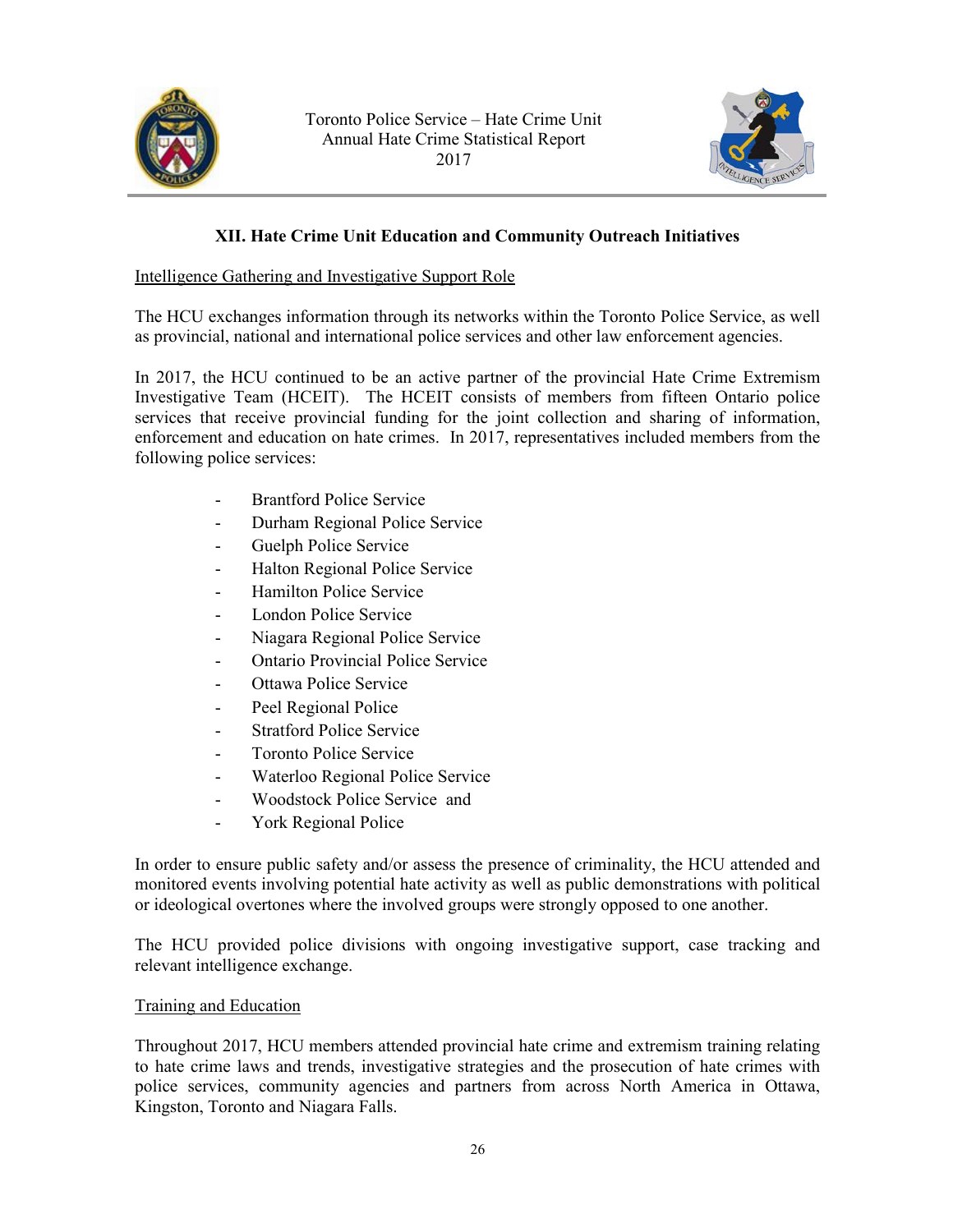<span id="page-26-0"></span>



In May 2017, the TPS HCU in partnership with HCEIT facilitated a three day hate crime seminar at the Toronto Police College. The seminar was attended by internal and external police service members including; Guelph Police Service; Niagara Regional Police Service; Peel Regional Police; and York Regional Police; and representatives from the Ministry of Community Safety and Correctional Services. The seminar focused on an enhanced understanding of the investigation of hate crimes, application of federal legislation, and community impact. Guest speakers included representatives from the Ministry of the Attorney General's office and from the academic community.

In November 2017, the HCU hosted the annual divisional Hate Crime Coordinators (HCC) meeting with HCC's from the Service's 17 police divisions. The purpose of the meeting was to review and discuss divisional hate crime cases, current case law and other issues relating to hate crimes.

Also in November 2017, the HCU in partnership with the Ministry of the Attorney General's office facilitated a one-day seminar at the Toronto Police College to provide training to TPS frontline officers, investigators, and a member of HCEIT. The training included hate crime reporting, identification, evidence gathering and community impact.

In October 2015, the HCU assisted in creating materials that included an information booklet and training video for the Service's front-line officers. The information booklet and video provides tools, resources and procedures for hate crimes and criminal extremism. These resources continue to be made available and utilized in 2017.

In addition, throughout 2017 the HCU liaised with members of the community including schools, government, and community organizations on the subject of hate crimes.

## Community Outreach

In 2017, the HCU consulted with many diverse community organizations and representatives for the purposes of education, negotiation, mediation for public order and safety and to address community concerns specific to hate crimes.

In June, and October 2017, the HCU delivered presentations to University of Toronto, York University and Ryerson University campus security officers, and students. The presentation topics included recognizing, understanding and reporting hate crimes.

In 2017, the HCU collaborated with the Divisional Policing Support Unit, Muslim Liaison Officer regarding outreach within the Muslim Community. In 2017, the Muslim liaison officer attended and participated in local meetings on the subject of hate crimes and discrimination with members of local government and social agencies, community leaders and police officers.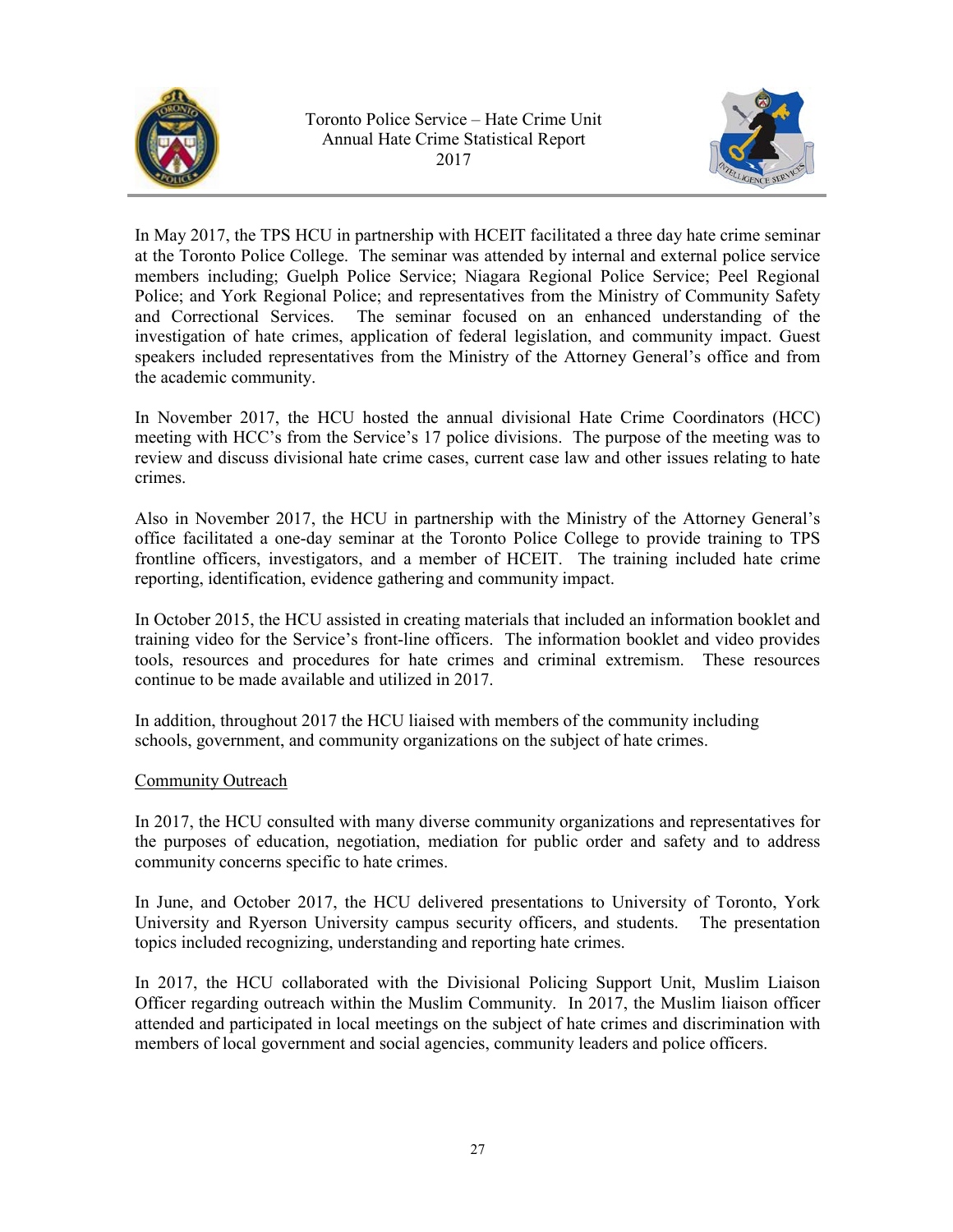<span id="page-27-0"></span>



The HCU continued its partnership with the Divisional Policing Support Unit and the LGBTQ Liaison Unit to provide local and international education on LGBTQ awareness including support of the Report Homophobic Violence Period Program and the Trans Media Campaign.

The "Report Homophobic Violence, Period" (RHVP) campaign is a public awareness and education campaign which focuses on youth 13 to 25 years of age and addresses the issue of homophobic and transphobic bullying and violence.

RHVP is an initiative of the Service's LGBTQ Community Consultative Committee and was developed in 2007 by the Service in partnership with a large number of community partners and community service providers.

The Trans Media Campaign was initiated in 2014 by the LGBTQ Liaison Unit in partnership with Corporate Communications to increase reporting, decrease attacks against the Trans community, educate Service members about the Trans community and improve the relationship between the Service and the Trans community. In 2015, Crime Stoppers partnered with Trans Media Campaign members to address hate crimes against the Trans community. The Trans Media Campaign formally launched via social media, printed materials, community newspapers and the Service's intranet on June 2016.

## Media Outreach

HCU members continue to provide interviews to local and national media on a variety of hate crime issues upon request.

The HCU is committed to the prevention and investigation of hate motivated crimes and to the education of our police and community partners. Open consultation with the community in a mutually supportive manner is recognized as the most effective way of achieving these goals.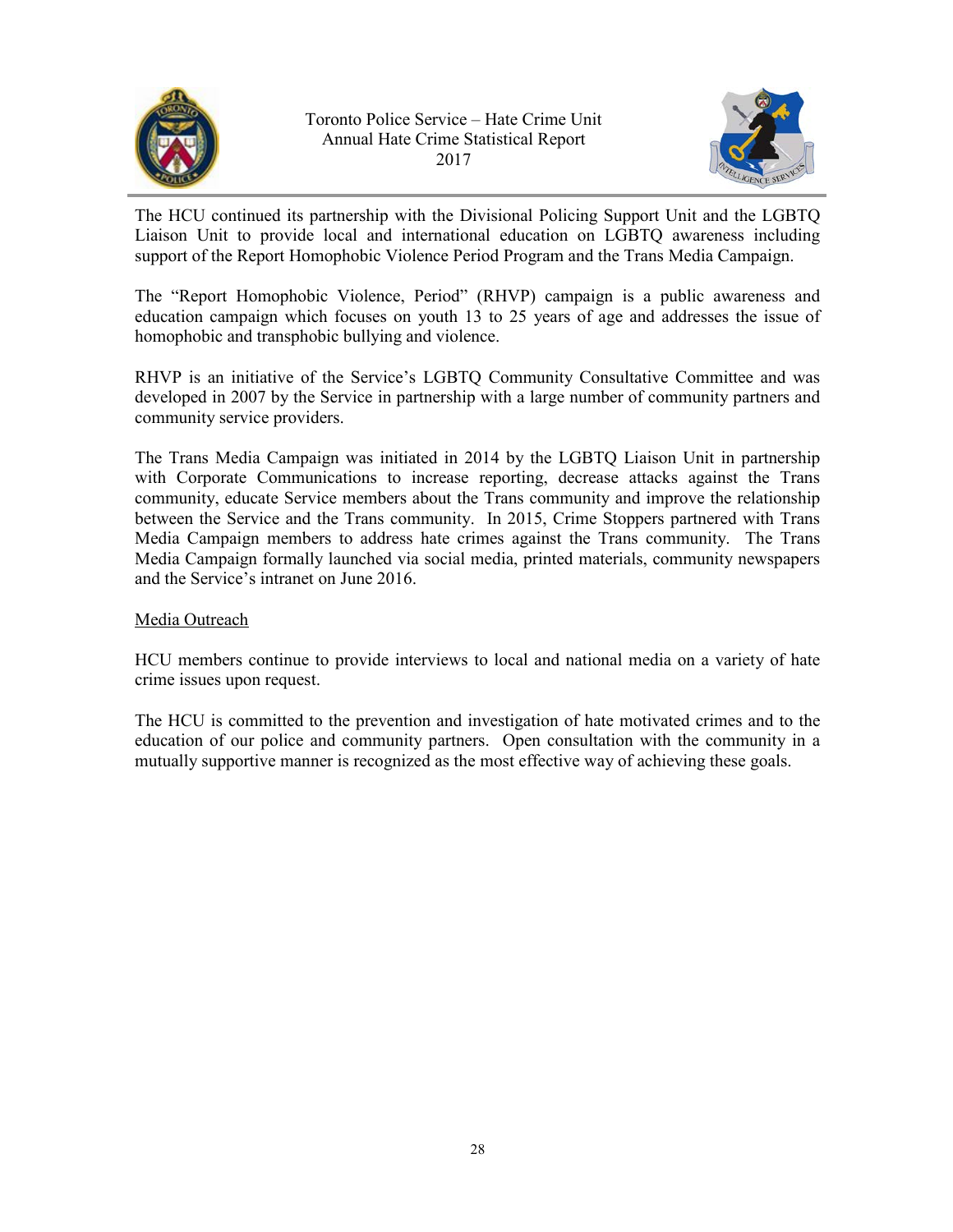<span id="page-28-0"></span>



#### **Appendix A –Completed Hate Court Dispositions**

The dispositions set out in Table A.1 and Table A.2 below includes all hate criminal proceedings which concluded in the court system in 2017. The occurrences that led to these criminal proceedings transpired between 2014 and 2017.

Persons are at times charged with a number of offences, not all of which are hate motivated. Some of the cases below include non-hate motivated charges such as failure to comply probation; however, all charges (hate and non-hate) have been listed in Table A and B to accurately reflect sentencing dispositions.

#### **Table A.1: 2017 Completed Cases (2017 occurrences)**

| <b>Charge</b>                                    | <b>Disposition</b>                                                                                                        |
|--------------------------------------------------|---------------------------------------------------------------------------------------------------------------------------|
|                                                  | 2017                                                                                                                      |
| 1. Assault                                       | 1. Guilty Plea - 30 days jail, 2 years probation,<br>$1_{-}$<br>145 days pre-sentence custody                             |
| 1. Mischief Under                                | Withdrawn – stayed<br>$1_{-}$                                                                                             |
| 1. Mischief Under                                | Withdrawn – stayed<br>1.                                                                                                  |
| 1. Causing a Disturbance                         | Guilty Pleas $-4$ days pre-sentence custody<br>1.                                                                         |
| 2. Public Incitement of Hatred                   | $\mathfrak{D}$<br>Withdrawn                                                                                               |
| 1. Criminal Harassment                           | Guilty Plea – suspended sentence, 3 year<br>$1_{\cdot}$<br>probation, 45 days pre-sentence custody, DNA<br>order for life |
| 2. Criminal Harassment<br>3. Criminal Harassment | Withdrawn<br>$\mathcal{L}$<br>Withdrawn<br>$\mathcal{F}$                                                                  |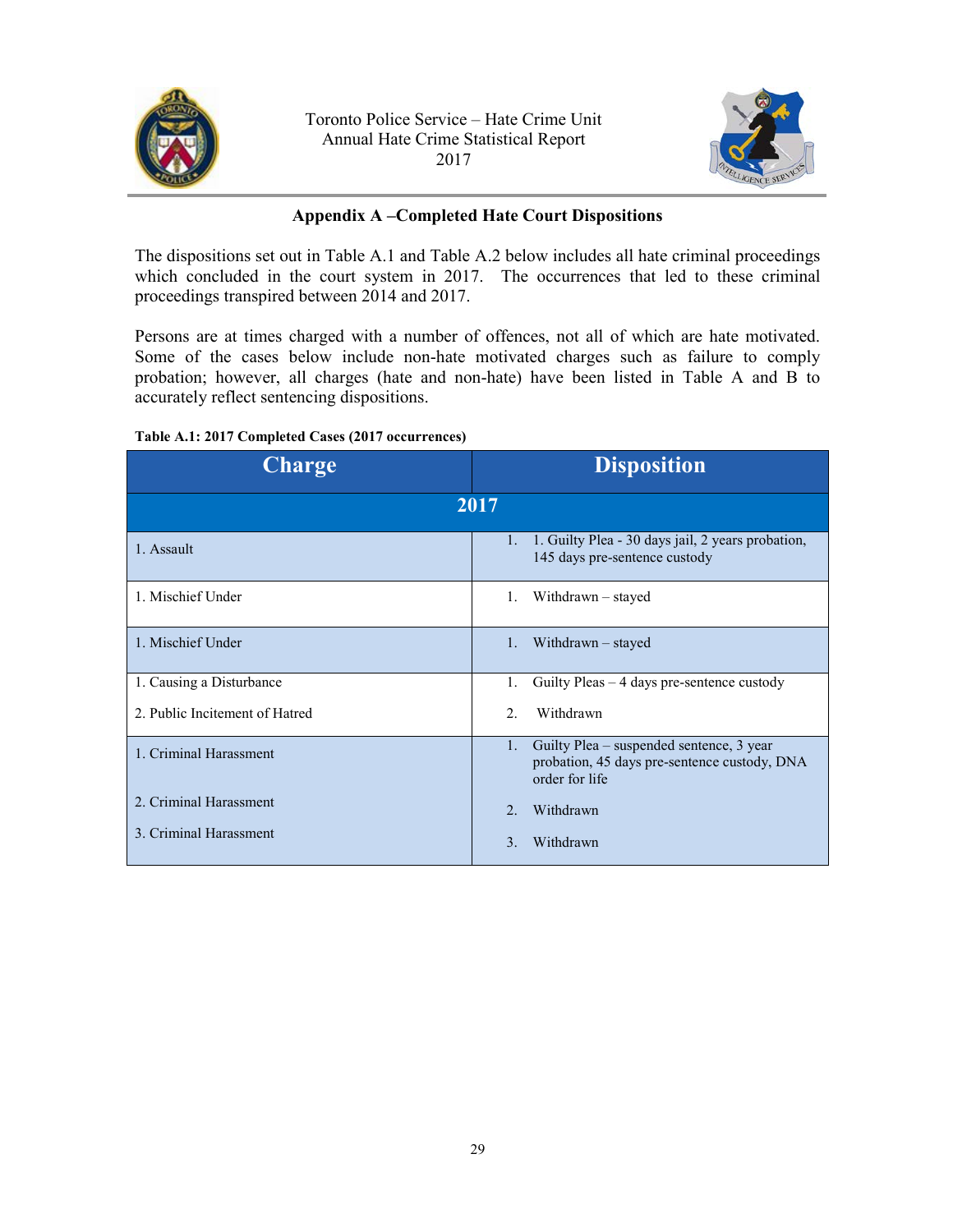



| Withdrawn<br>Withdrawn<br>Withdrawn<br>Guilty Plea- suspended sentence, 12 month<br>probation, 30 days pre-sentence custody                                                                                                                                                      |
|----------------------------------------------------------------------------------------------------------------------------------------------------------------------------------------------------------------------------------------------------------------------------------|
|                                                                                                                                                                                                                                                                                  |
|                                                                                                                                                                                                                                                                                  |
| Guilty Plea – suspended sentence, 12 month<br>probation<br>Withdrawn                                                                                                                                                                                                             |
| Guilty Plea - 60 days jail, 12 month probation<br>Guilty Plea - 60 days jail, 12 month probation<br>Guilty Plea - 60 days jail, 12 month probation<br>Withdrawn<br>Withdrawn<br>Guilty Plea - 60 days jail, 12 month probation<br>Guilty Plea - 60 days jail, 12 month probation |
| Guilty Plea - Suspended sentence, 3 days pre-<br>sentence custody, 18 month probation<br>Withdrawn                                                                                                                                                                               |
| Withdrawn<br>Withdrawn                                                                                                                                                                                                                                                           |
|                                                                                                                                                                                                                                                                                  |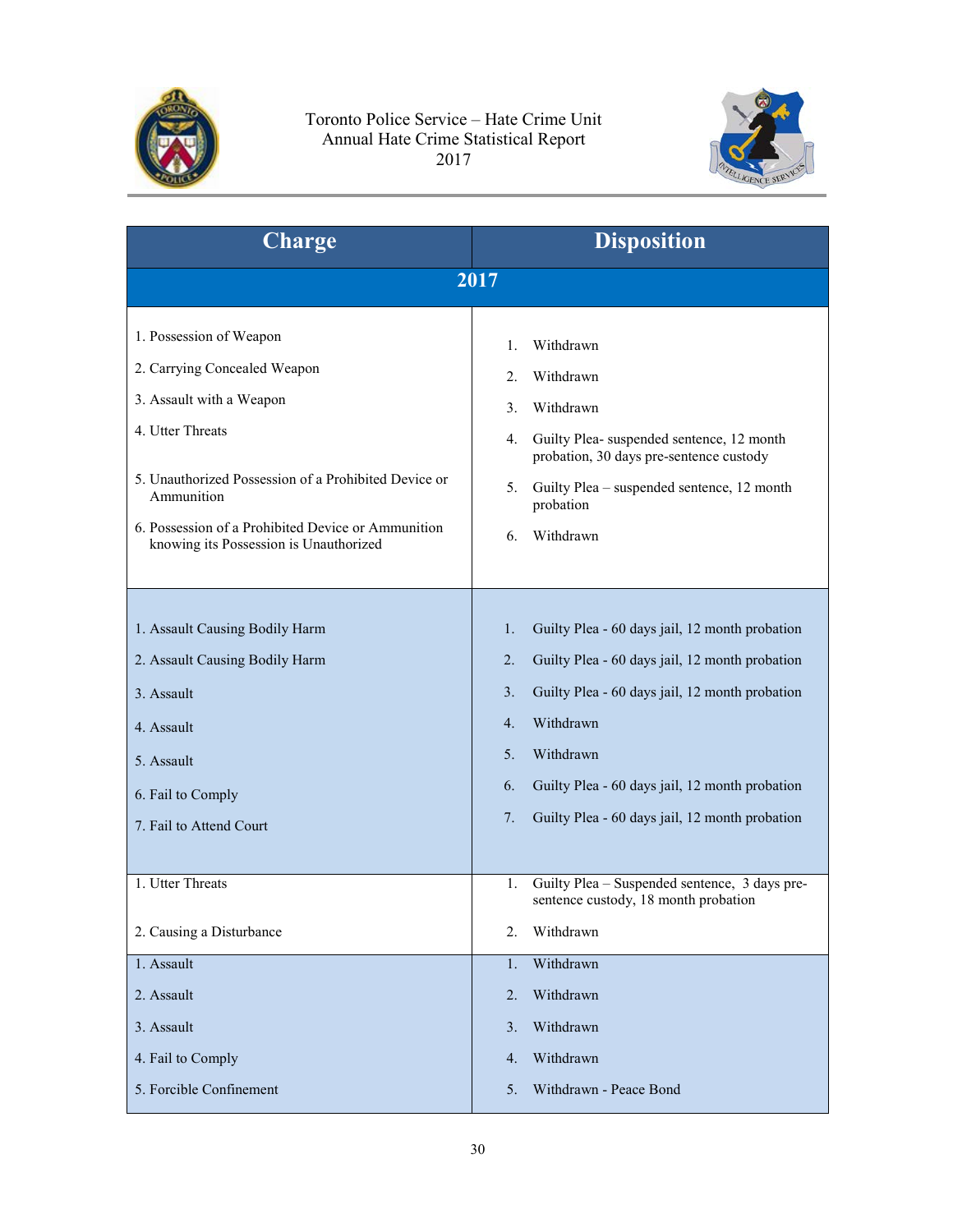



| <b>Charge</b>                                                                                                                                                                                                                                                                                                                                                                | <b>Disposition</b>                                                                                                                                                                                                                                                                                                                                                 |
|------------------------------------------------------------------------------------------------------------------------------------------------------------------------------------------------------------------------------------------------------------------------------------------------------------------------------------------------------------------------------|--------------------------------------------------------------------------------------------------------------------------------------------------------------------------------------------------------------------------------------------------------------------------------------------------------------------------------------------------------------------|
|                                                                                                                                                                                                                                                                                                                                                                              | 2017                                                                                                                                                                                                                                                                                                                                                               |
| 1. Mischief/obstruct User Property Not Exceeding<br>\$5000.00<br>2. Public Incitement of Hatred<br>3. Assault with a Weapon<br>4. Fail to Comply With Probation Order                                                                                                                                                                                                        | Withdrawn<br>$\mathbf{1}$ .<br>2.<br>Guilty Plea - 57 days pre-sentence custody, 4<br>months jail, 3 year probation<br>Guilty Plea-concurrent sentence, 4 months jail,<br>3.<br>3 year probation<br>Withdrawn<br>4.                                                                                                                                                |
| 1. Uttering Threats<br>2. Uttering Threats                                                                                                                                                                                                                                                                                                                                   | Withdrawn<br>1.<br>Withdrawn<br>$\overline{2}$ .                                                                                                                                                                                                                                                                                                                   |
| 1. Assault<br>2. Mischief to Property                                                                                                                                                                                                                                                                                                                                        | Withdrawn<br>1.<br>Withdrawn<br>$\overline{2}$ .                                                                                                                                                                                                                                                                                                                   |
| Fail To Comply With Probation<br>1.<br>Fail To Comply With Probation<br>2.<br>Fail To Comply With Probation<br>3.<br>Fail To Comply With Probation<br>4.<br>Fail To Comply With Probation<br>5.<br>Fail To Comply With Probation<br>6.<br>Fail To Comply With Probation<br>7.<br>Fail To Comply With Probation<br>8.<br>Assault<br>9.<br>10. Assault<br>11. Uttering Threats | Guilty Plea - Suspended Sentence<br>1.<br>Withdrawn<br>$\overline{2}$ .<br>Withdrawn<br>3.<br>Withdrawn<br>$4_{\cdot}$<br>Withdrawn<br>5.<br>Withdrawn<br>6.<br>Withdrawn<br>$7_{\scriptscriptstyle{\ddots}}$<br>Withdrawn<br>8.<br>Guilty Plea - Suspended Sentence, 10 year<br>9.<br>weapon prohibition<br>10. Withdrawn<br>11. Guilty Plea - Suspended Sentence |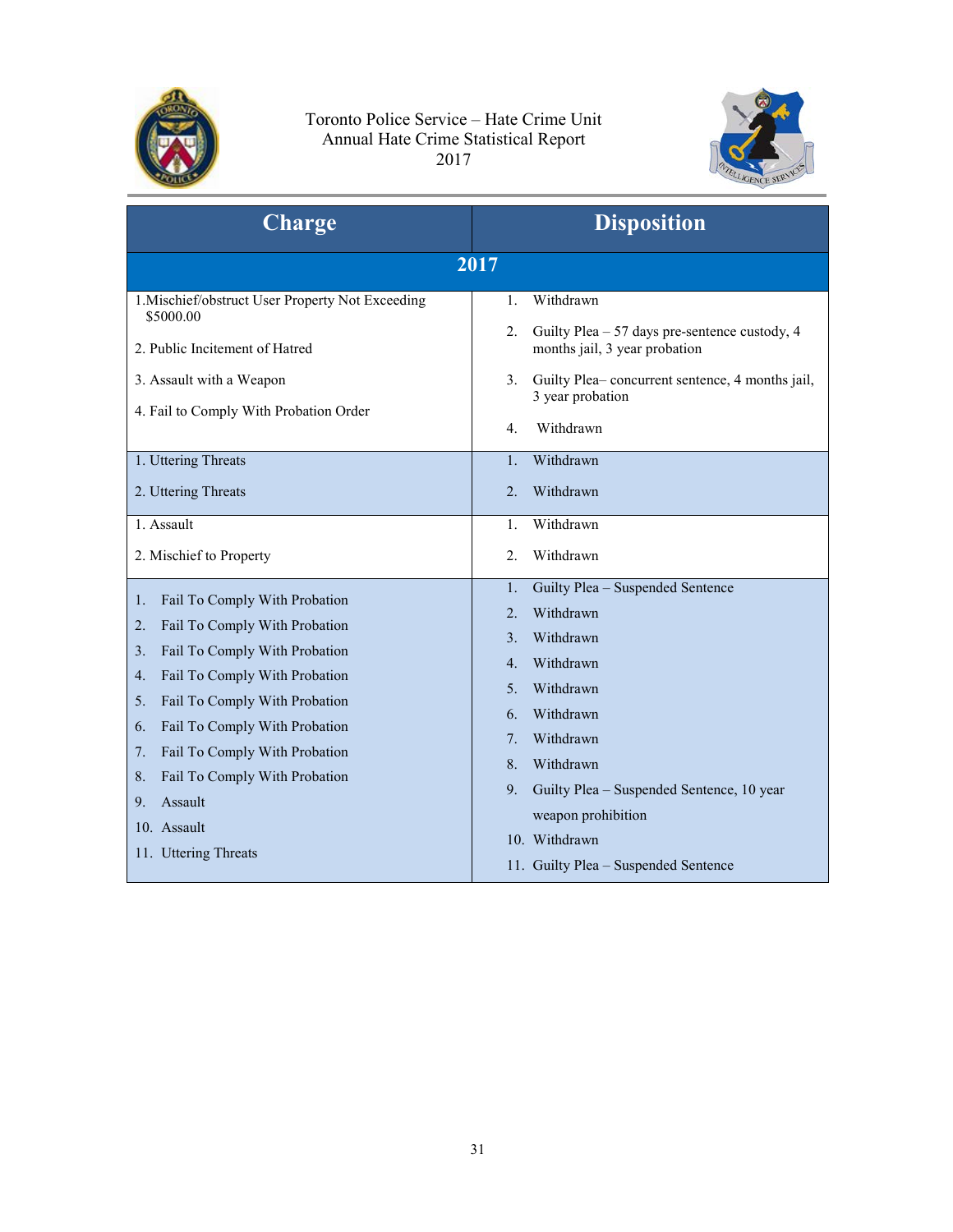



## **Table A.2: 2016 Completed Cases (2016 – 2015 occurrences)**

| <b>Charge</b>                                                                                                                                                                                                                                                                                                             | <b>Disposition</b>                                                                                                                                                                                                                                                                                                                   |
|---------------------------------------------------------------------------------------------------------------------------------------------------------------------------------------------------------------------------------------------------------------------------------------------------------------------------|--------------------------------------------------------------------------------------------------------------------------------------------------------------------------------------------------------------------------------------------------------------------------------------------------------------------------------------|
|                                                                                                                                                                                                                                                                                                                           | 2016                                                                                                                                                                                                                                                                                                                                 |
| 1.<br>Causing a Disturbance<br>$\overline{2}$ .<br>Fail to Comply With Probation<br><b>Advocate Genocide</b><br>3 <sub>1</sub><br>Wilful Promotion of Hatred<br>4.<br>5.<br>Public Incitement of Hatred<br><b>Uttering Threats</b><br>6.<br>7.<br>Fail to Comply with Probation<br>8.<br>Fail to Comply with Recognizance | Guilty Plea -1 day concurrent, 6 months pre-<br>1.<br>sentence custody<br>Guilty Plea - 1 day concurrent, 6 months pre-<br>2.<br>sentence custody<br>Withdrawn<br>3.<br>Withdrawn<br>$4_{\cdot}$<br>Withdrawn<br>5.<br>Withdrawn<br>6.<br>Withdrawn<br>7.<br>Guilty Plea - 1 day concurrent, 6 months pre-<br>8.<br>sentence custody |
| Assault                                                                                                                                                                                                                                                                                                                   | Withdrawn - stayed                                                                                                                                                                                                                                                                                                                   |
| 1.                                                                                                                                                                                                                                                                                                                        | 1.                                                                                                                                                                                                                                                                                                                                   |
| Assault                                                                                                                                                                                                                                                                                                                   | Withdrawn – peace bond 12 months                                                                                                                                                                                                                                                                                                     |
| 1.                                                                                                                                                                                                                                                                                                                        | 1.                                                                                                                                                                                                                                                                                                                                   |
| $\overline{2}$ .                                                                                                                                                                                                                                                                                                          | 2.                                                                                                                                                                                                                                                                                                                                   |
| <b>Uttering Threats</b>                                                                                                                                                                                                                                                                                                   | Withdrawn – peace bond 12 months                                                                                                                                                                                                                                                                                                     |
| Assault                                                                                                                                                                                                                                                                                                                   | Withdrawn – peace bond 12 months                                                                                                                                                                                                                                                                                                     |
| 1.                                                                                                                                                                                                                                                                                                                        | 1.                                                                                                                                                                                                                                                                                                                                   |
| $\mathbf{1}$ .                                                                                                                                                                                                                                                                                                            | Withdrawn                                                                                                                                                                                                                                                                                                                            |
| Assault With A Weapon                                                                                                                                                                                                                                                                                                     | $\mathbf{1}$ .                                                                                                                                                                                                                                                                                                                       |
| $\overline{2}$ .                                                                                                                                                                                                                                                                                                          | Withdrawn                                                                                                                                                                                                                                                                                                                            |
| <b>Uttering Threats</b>                                                                                                                                                                                                                                                                                                   | 2.                                                                                                                                                                                                                                                                                                                                   |
| 1.                                                                                                                                                                                                                                                                                                                        | Withdrawn - stayed                                                                                                                                                                                                                                                                                                                   |
| Fail to Comply With Probation                                                                                                                                                                                                                                                                                             | 1.                                                                                                                                                                                                                                                                                                                                   |
| 1.<br>Assault                                                                                                                                                                                                                                                                                                             | Guilty Plea - 1 day concurrent, 1 year probation,<br>1.<br>162 days pre-sentence custody, 10 year weapons<br>prohibition                                                                                                                                                                                                             |
|                                                                                                                                                                                                                                                                                                                           | 2015                                                                                                                                                                                                                                                                                                                                 |
| <b>Assault Causing Bodily Harm</b>                                                                                                                                                                                                                                                                                        | Withdrawn                                                                                                                                                                                                                                                                                                                            |
| 1.                                                                                                                                                                                                                                                                                                                        | 1.                                                                                                                                                                                                                                                                                                                                   |
| Assault With A Weapon                                                                                                                                                                                                                                                                                                     | Withdrawn                                                                                                                                                                                                                                                                                                                            |
| 2.                                                                                                                                                                                                                                                                                                                        | 2.                                                                                                                                                                                                                                                                                                                                   |
| Fail to Comply with Probation Order                                                                                                                                                                                                                                                                                       | Withdrawn                                                                                                                                                                                                                                                                                                                            |
| 3.                                                                                                                                                                                                                                                                                                                        | 3.                                                                                                                                                                                                                                                                                                                                   |
| Mischief Under                                                                                                                                                                                                                                                                                                            | Withdrawn                                                                                                                                                                                                                                                                                                                            |
| 4.                                                                                                                                                                                                                                                                                                                        | 4.                                                                                                                                                                                                                                                                                                                                   |
| <b>Uttering Threats</b>                                                                                                                                                                                                                                                                                                   | Withdrawn $-$ peace bond 6 months                                                                                                                                                                                                                                                                                                    |
| 1.                                                                                                                                                                                                                                                                                                                        | 1.                                                                                                                                                                                                                                                                                                                                   |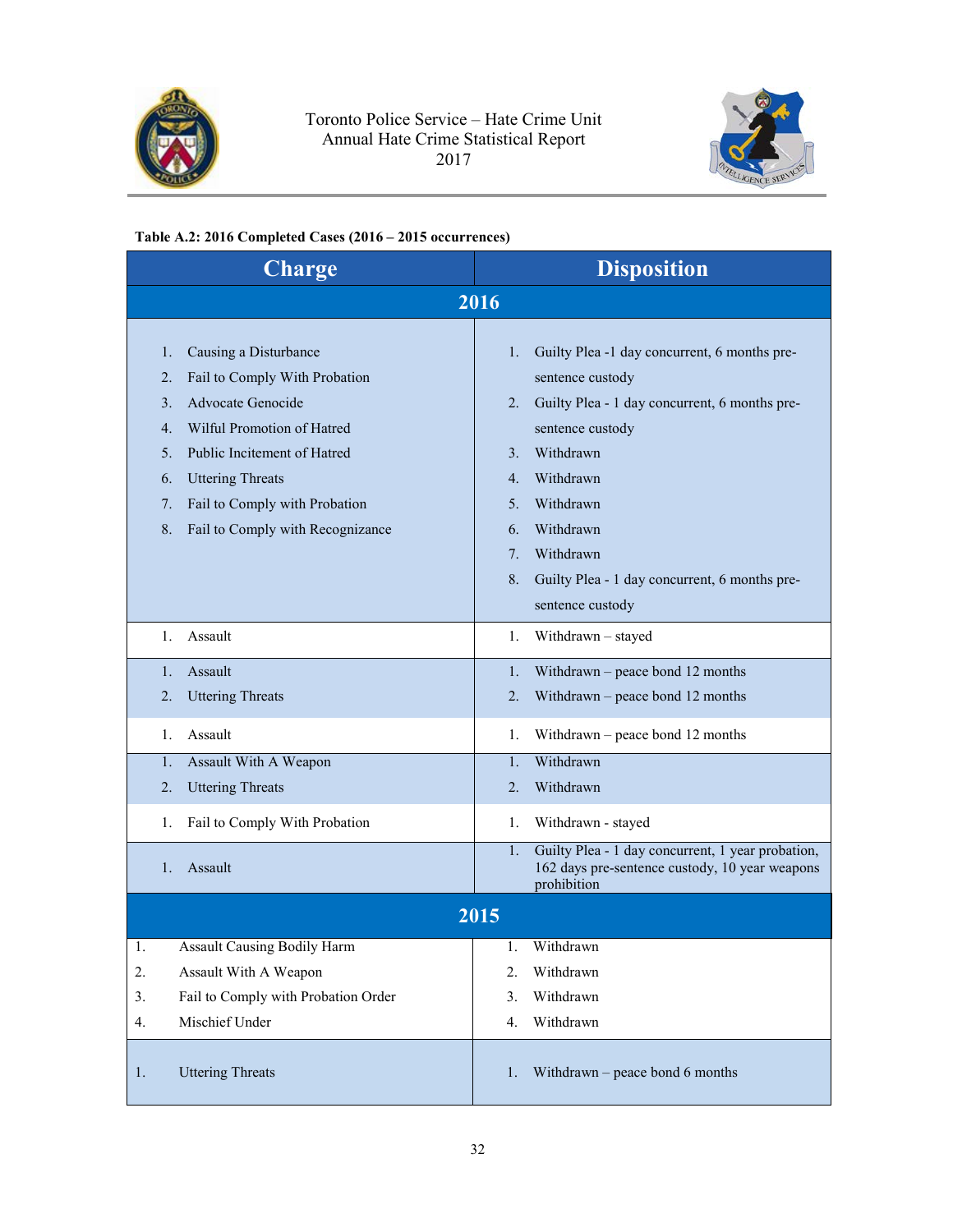<span id="page-32-0"></span>



# **Appendix B - 2017 Offence Locations**

| <b>Premise Type</b>                                                                                             | Aggravated<br><b>Assault</b> | <b>Assault</b> | <b>Assault Causing</b><br><b>Bodily Harm</b> | Assault with a<br>Weapon | <b>Harassment</b><br>Criminal | Incitement of<br>Hatred | Mischief Interfere<br>With Property | <b>Mischief Under</b> | Utter Threats<br>Harm/Death)<br>(Bodily | <b>Utter Threats</b><br>(Damage) | Dangerous<br>Weapons | <b>Wilful Promotion</b><br>of Hatred | TOTAL           |
|-----------------------------------------------------------------------------------------------------------------|------------------------------|----------------|----------------------------------------------|--------------------------|-------------------------------|-------------------------|-------------------------------------|-----------------------|-----------------------------------------|----------------------------------|----------------------|--------------------------------------|-----------------|
| <b>Apartment building</b><br>parking lot stairwell<br>elevator lobby phone<br>hallway door<br>(total)           | 1                            |                |                                              |                          | 1                             |                         | 5                                   | 8                     |                                         |                                  |                      |                                      | 15              |
| <b>Business/Retail</b><br><b>Various types</b><br>(total)                                                       |                              | $\overline{4}$ |                                              |                          |                               |                         | $\mathbf{1}$                        | 14                    | $\overline{4}$                          | $\overline{2}$                   | $\mathbf{1}$         |                                      | 26              |
| <b>Community Centre</b><br>Cultural<br>Organizations<br>(total)                                                 |                              | 1              |                                              |                          | 1                             |                         |                                     | 5                     | 1                                       |                                  |                      | 1                                    | 9               |
| Government<br>(total)                                                                                           |                              |                |                                              |                          |                               |                         |                                     | $\mathbf{1}$          | $\mathbf{1}$                            |                                  |                      |                                      | $\overline{2}$  |
| House<br>garage phone vehicle<br>(total)                                                                        |                              | 1              |                                              |                          | $\overline{2}$                |                         | 2                                   | 9                     |                                         |                                  |                      | 1                                    | 15              |
| <b>Internet/Mail</b><br>website facebook<br>email cell phone text<br>(total)                                    |                              |                |                                              |                          |                               |                         |                                     |                       | 5                                       |                                  |                      |                                      | 5               |
| <b>Medical Facility</b><br>doctors office<br>(total)                                                            |                              |                |                                              |                          |                               |                         |                                     |                       |                                         |                                  |                      |                                      | $\mathbf{0}$    |
| Parks<br>(total)                                                                                                |                              |                |                                              |                          |                               |                         | $\mathbf{1}$                        | 6                     |                                         |                                  |                      |                                      | $7\phantom{.0}$ |
| <b>Public Transit</b><br>subway station<br>subway train street<br>car via reail station go<br>(total)           |                              | 7              |                                              |                          |                               |                         | 1                                   | 11                    |                                         |                                  |                      |                                      | 19              |
| <b>Religious Facilities</b><br>church synagogue<br>temple<br>(total)                                            |                              |                |                                              |                          |                               |                         | $\mathbf{1}$                        |                       | $\mathbf{1}$                            | $\overline{2}$                   |                      | $\mathbf{1}$                         | 5               |
| <b>Schools</b><br>public high middle<br>private academy<br>college Montessori<br>university day care<br>(total) |                              |                |                                              |                          | $\mathbf{1}$                  |                         | $\boldsymbol{7}$                    | $27\,$                | $\sqrt{2}$                              |                                  |                      |                                      | 37              |
| <b>Street</b><br>laneway vehicle<br>(total)                                                                     |                              | 9              | $\overline{2}$                               | 6                        | 2                             | $\overline{2}$          | $\sqrt{2}$                          | 19                    | $\mathfrak{Z}$                          |                                  | $\mathbf{1}$         |                                      | 46              |
| Totals                                                                                                          | $\mathbf{1}$                 | $22\,$         | $\overline{c}$                               | $\sqrt{6}$               | $\boldsymbol{7}$              | $\overline{c}$          | 20                                  | 100                   | 17                                      | $\overline{4}$                   | $\overline{c}$       | $\overline{3}$                       | 186             |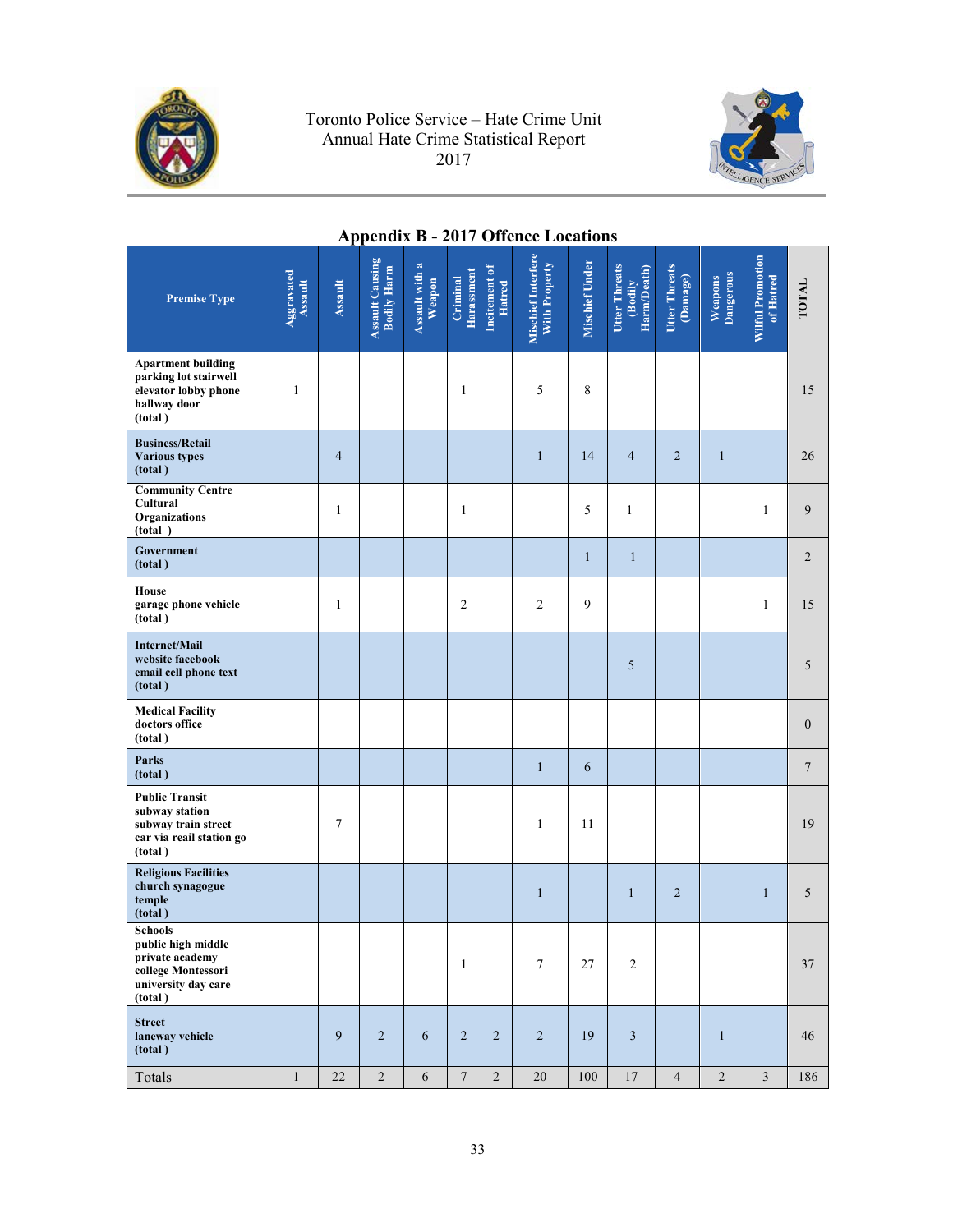<span id="page-33-0"></span>



## **Appendix C - 2017 Breakdown of Offences by Division**

| <b>11 Division</b> | <b>9 Occurrences</b>             |
|--------------------|----------------------------------|
| Jewish             | Mischief Interfere With Property |
| Muslim             | Mischief Interfere With Property |
| Trans              | Mischief Under                   |
| <b>Black</b>       | Mischief Under                   |
| Trans              | Mischief Under                   |
| <b>Black</b>       | Mischief Under                   |
| Jewish             | Mischief Under                   |
| Black – Mexican    | Mischief Under                   |
| Jewish             | Mischief Under                   |
|                    |                                  |
| <b>12 Division</b> | <b>6 Occurrences</b>             |
| Muslim             | Criminal Harassment              |
| Trans – Female     | <b>Aggravated Assault</b>        |
| Jewish             | Mischief Under                   |
| Jewish             | Mischief Under                   |
| Jewish - Black     | Mischief Under                   |
| Jewish – Black     | Mischief Under                   |

| <b>13 Division</b> | <b>13 Occurrence</b>            |
|--------------------|---------------------------------|
| Muslim             | Assault with a Weapon           |
| Trans – Female     | Assault                         |
| Muslim             | Mischief Under                  |
| Muslim             | Mischief Under                  |
| Muslim             | Mischief Under                  |
| <b>LGBTO</b>       | Utter Threats-Bodily Harm/Death |
| Jewish             | Utter Threats-Bodily Harm/Death |
| <b>Black</b>       | Assault                         |
| Indian - Multi     | Assault                         |
| <b>LGBTO</b>       | Assault with a Weapon           |
| Jewish             | Wilful Promotion of Hatred      |
| Jewish             | Mischief Under                  |
| Jewish             | Mischief Under                  |

| <b>14 Division</b> | <b>7 Occurrences</b>            |
|--------------------|---------------------------------|
| <b>Black</b>       | Criminal Harassment             |
| Jewish             | Mischief Under                  |
| LGBTQ - Trans -    |                                 |
| Disability         | Utter Threats-Bodily Harm/Death |
| Muslim             | Mischief Under                  |
| Jewish             | Utter Threats-Bodily Harm/Death |
| <b>Black</b>       | Utter Threats-Bodily Harm/Death |
| Muslim             | <b>Criminal Harassment</b>      |
|                    |                                 |

| <b>22 Division</b> | <b>12 Occurrences</b>    |
|--------------------|--------------------------|
| Somali             | <b>Weapons Dangerous</b> |
| <b>Black</b>       | Assault                  |
| <b>Black</b>       | Mischief Under           |
| Muslim             | Assault                  |
| <b>Black</b>       | Mischief Under           |
| Black - Muslim     | Mischief Under           |
| Muslim             | Mischief Under           |
| Jewish             | Mischief Under           |
| Muslim             | Mischief Under           |
| Jewish             | Mischief Under           |
| Muslim             | Mischief Under           |
| <b>Black</b>       | Mischief Under           |

| <b>23 Division</b> | ' 1 Occurrence . |
|--------------------|------------------|
| Pakistani – Black  | Mischief Under   |
|                    |                  |

| <b>31 Division</b> | <b>14 Occurrences</b>            |
|--------------------|----------------------------------|
| LGBTQ (Female)     | Assault with a Weapon            |
| <b>Black</b>       | Mischief Under                   |
| Jewish             | Mischief Interfere With Property |
| Jewish             | Mischief Under                   |
| Jewish             | Mischief Under                   |
| Pakistani          | Criminal Harassment              |
| Muslim             | Mischief Under                   |
| <b>Black</b>       | Mischief Under                   |
| Jewish             | Mischief Under                   |
| <b>Black</b>       | Mischief Under                   |
| <b>Black</b>       | Mischief Under                   |
| Jewish             | Mischief Interfere With Property |
| <b>Black</b>       | Mischief Under                   |
| Muslim             | Mischief Under                   |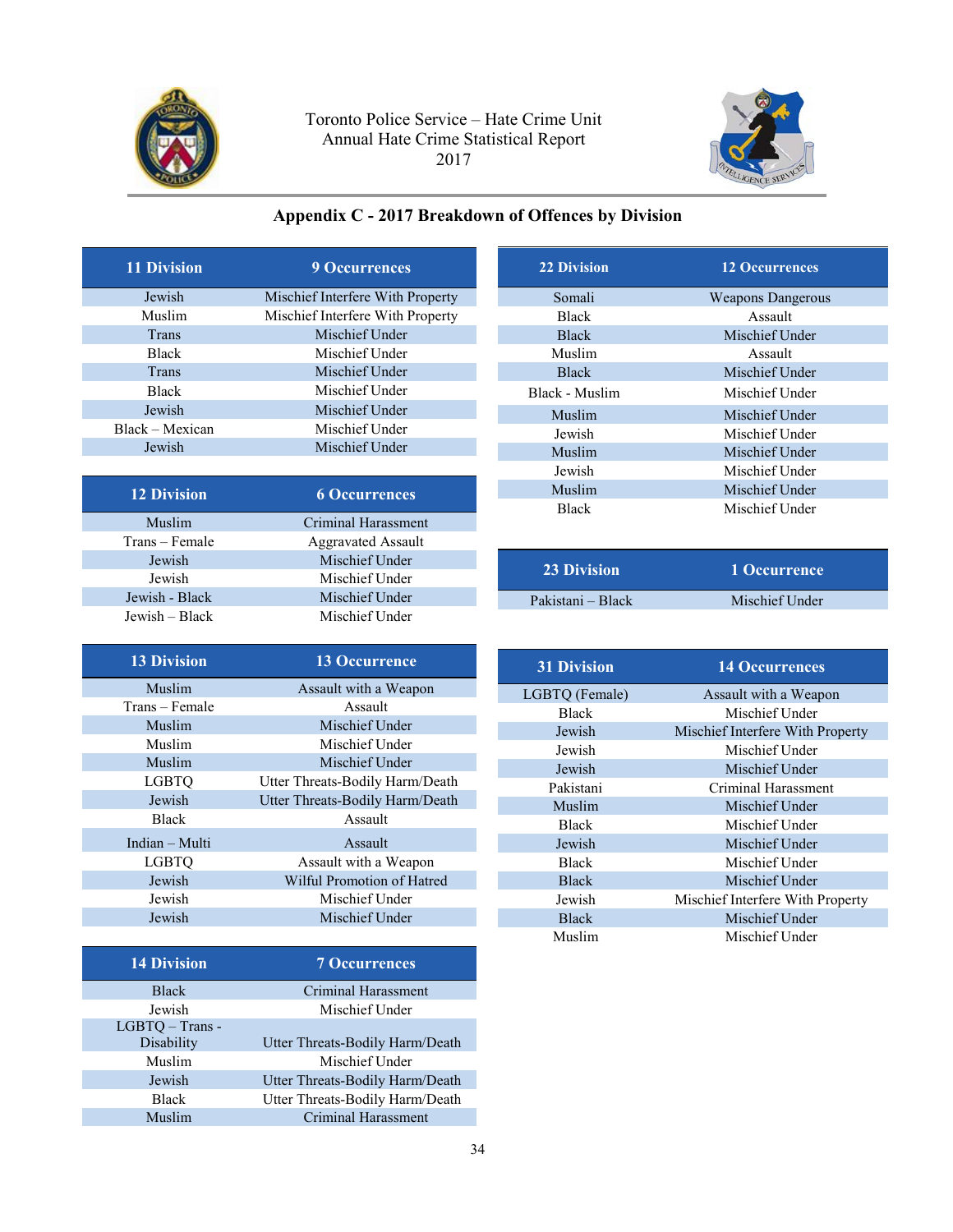



| <b>32 Division</b>        | <b>18 Occurrences</b>            |
|---------------------------|----------------------------------|
| Jewish – Female           | Wilful Promotion of Hatred       |
| <b>Black</b>              | Assault                          |
| Muslim - Indian - Iranian | Assault with a Weapon            |
| White                     | <b>Weapons Dangerous</b>         |
| Jewish                    | Mischief Interfere With Property |
| Jewish                    | Mischief Interfere With Property |
| Jewish                    | Mischief Under                   |
| Jewish                    | Utter Threats-Bodily Harm/Death  |
| Jewish                    | Mischief Under                   |
| Jewish                    | Mischief Under                   |
| Jewish                    | Mischief Under                   |
| Jewish                    | Mischief Under                   |
| Pakistani                 | Assault                          |
| Jewish                    | Mischief Under                   |
| Jewish                    | Mischief Under                   |
| <b>Black</b>              | Utter Threats-Bodily Harm/Death  |
| Jewish                    | Mischief Interfere With Property |
| Jewish – Black            | Mischief Interfere With Property |

| <b>33 Division</b> | <b>10 Occurrences</b> |
|--------------------|-----------------------|
| Chinese            | Assault               |
| Muslim             | Criminal Harassment   |
| Muslim             | Mischief Under        |
| Black – Muslim     | Mischief Under        |
| Jewish             | Threatening Death     |
| Chinese            | Mischief Under        |
| Chinese            | Mischief Under        |
| White              | Mischief Under        |
| <b>Black</b>       | Mischief Under        |
| <b>Black</b>       | Mischief Under        |

| <b>9 Occurrences</b>             |
|----------------------------------|
| Mischief Interfere With Property |
| Utter Threats-Bodily Harm/Death  |
| Mischief Under                   |
| Mischief Under                   |
| Mischief Under                   |
| Assault                          |
| Mischief Interfere With Property |
| Assault                          |
| Mischief Under                   |
|                                  |

| <b>42 Division</b>    | <b>3 Occurrences</b> |
|-----------------------|----------------------|
| Jewish – LGBTO (Male) | Mischief Under       |
| Jewish                | Mischief Under       |
| Trans – Female        | Threatening Death    |

| <b>43 Division</b> | <b>10 Occurrences</b>            |
|--------------------|----------------------------------|
| Muslim             | Mischief Interfere With Property |
| Muslim             | Utter Threats - Damage           |
| Pakistani          | Assault                          |
| <b>Black</b>       | Mischief Under                   |
| Muslim             | Assault                          |
| <b>Black</b>       | Mischief Under                   |
| Trans              | Mischief Interfere With Property |
| Muslim             | Assault with a Weapon            |
| Jewish             | Mischief Under                   |
| <b>Black</b>       | Mischief Under                   |

| <b>51 Division</b>   | <b>19 Occurrences</b>             |
|----------------------|-----------------------------------|
| LGBTQ (Male)         | Utter Threats - Bodily Harm/Death |
| Muslim               | Assault                           |
| Muslim               | Mischief Under                    |
| LGBTQ (Male)         | Assault                           |
| <b>Black</b>         | Assault                           |
| Muslim               | Mischief Under                    |
| LGBTQ (Male)         | Criminal Harassment               |
| Muslim               | Mischief Under                    |
| Pakistani            | Assault                           |
| <b>Black</b>         | Mischief Under                    |
| Muslim               | Assault                           |
| Jewish               | Mischief Under                    |
| <b>LGBTO</b>         | Assault                           |
| Jewish               | Mischief Under                    |
| Jewish               | Mischief Under                    |
| Muslim               | Utter Threats-Bodily Harm/Death   |
| Black - Filipino     | Mischief Under                    |
| LGBTQ (Male)         | Utter Threats - Damage            |
| <b>Brown Skinned</b> | Assault                           |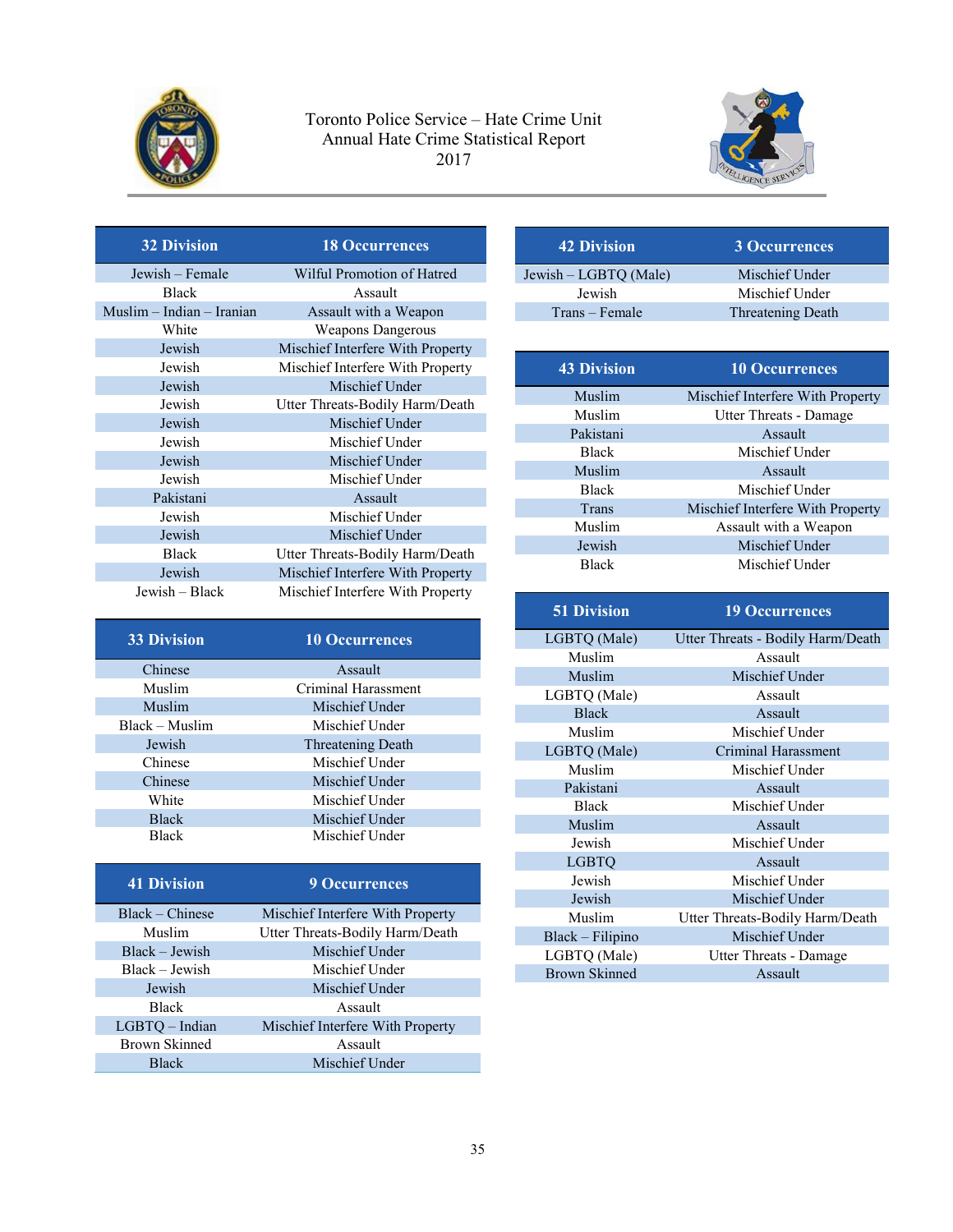



| <b>52 Division</b>    | <b>31 Occurrences</b>              |
|-----------------------|------------------------------------|
| <b>Black</b>          | Incitement of Hatred               |
| Brown Skinned – Asian | <b>Assault Causing Bodily Harm</b> |
| Muslim                | Assault                            |
| LGBTQ (Male)          | <b>Assault Causing Bodily Harm</b> |
| White                 | Utter Threats-Bodily Harm/Death    |
| <b>LGBTO</b>          | Assault                            |
| Muslim                | Incitement of Hatred               |
| Black - Africa        | Mischief Under                     |
| Black - Jewish        | Mischief                           |
| Jewish                | Wilful Promotion of Hatred         |
| Jewish                | Mischief Interfere With Property   |
| <b>LGBTQ</b>          | Utter Threats-Bodily Harm/Death    |
| Muslim                | Mischief Interfere With Property   |
| Muslim                | Mischief Under                     |
| Jewish                | Mischief Under                     |
| Jewish                | Mischief Under                     |
| Israeli - White       | Mischief Under                     |
| Jewish                | Mischief Under                     |
| Jewish - Black        | Mischief Under                     |
| <b>Black</b>          | Mischief Under                     |
| Jewish                | Mischief Under                     |
| <b>Brown Skinned</b>  | Assault with a Weapon              |
| White                 | Utter Threats-Bodily Harm/Death    |
| <b>Black</b>          | Mischief Under                     |
| Jewish                | Mischief Under                     |
| <b>Black</b>          | Mischief Under                     |
| Canadian              | Mischief Under                     |
| Chinese               | Assault                            |
| White                 | Utter Threats - Bodily Harm/Death  |
| <b>Black</b>          | Mischief Under                     |
| <b>LGBTQ</b>          | Mischief Under                     |

| <b>53 Division</b> | <b>12 Occurrences</b>             |
|--------------------|-----------------------------------|
| Jewish             | Mischief Interfere With Property  |
| Jewish             | Utter Threats - Bodily Harm/Death |
| Jewish             | Mischief Under                    |
| Jewish             | Mischief Under                    |
| Jewish – Black     | Mischief Under                    |
| Jewish - Black     | Mischief Under                    |
| Jewish             | Mischief Under                    |
| Muslim             | Mischief Under                    |
| <b>Black</b>       | Mischief Under                    |
| Jewish             | Mischief Under                    |
| Jewish             | Mischief Under                    |
| Jewish             | Mischief Under                    |

| <b>54 Division</b> | <b>4 Occurrences</b>             |
|--------------------|----------------------------------|
| Jewish – Black     | Mischief Interfere With Property |
| Jewish             | Mischief Under                   |
| Pakistani – Black  | Mischief Under                   |
| <b>Black</b>       | Mischief Interfere With Property |

| <b>55 Division</b> | <b>8 Occurrences</b>              |
|--------------------|-----------------------------------|
| <b>Black</b>       | Utter Threats - Bodily Harm/Death |
| <b>LGBTQ</b>       | Mischief Interfere With Property  |
| Jewish             | Mischief Under                    |
| LGBTQ - Trans Man  | Criminal Harassment               |
| LGBTQ (Male)       | Mischief Interfere With Property  |
| Jewish             | Mischief Interfere With Property  |
| Muslim             | <b>Utter Threats - Damage</b>     |
| <b>LGBTO</b>       | Mischief Under                    |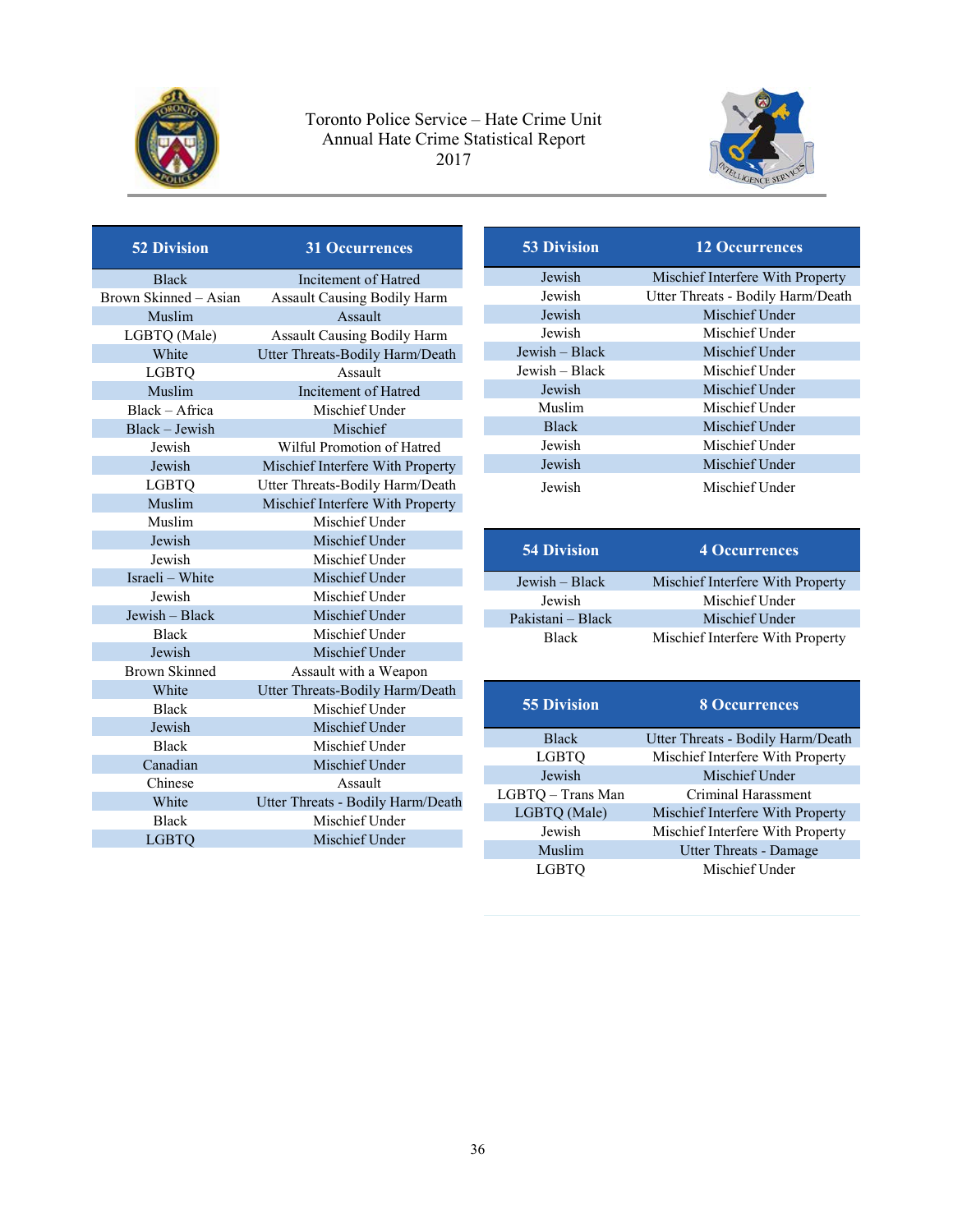<span id="page-36-0"></span>



## **Appendix D – 2017 Breakdown by Victim Group and Offence**

| <b>Bias Type</b>   | <b>Victim Group</b>         |                | <b>Type of Offence</b>             |                |
|--------------------|-----------------------------|----------------|------------------------------------|----------------|
|                    | Pakistani                   | $\mathbf{1}$   | Assault                            | $\mathbf{1}$   |
| Language (LN)      |                             |                | <b>Total Occurrences: 1</b>        |                |
|                    | Jewish - Women              | $\mathbf{1}$   | Wilful Promotion of Hatred         | 1              |
|                    | Jewish - LGBTQ (Male)       | $\mathbf{1}$   | Mischief Under                     | $\mathbf{1}$   |
|                    | Muslim - Indian - Iranian   | $\mathbf{1}$   | Assault with a Weapon              | $\mathbf{1}$   |
|                    | Brown Skinned - Asian       | $\mathbf{1}$   | <b>Assault Causing Bodily Harm</b> | $\mathbf{1}$   |
|                    | Black - Africa              | $\mathbf{1}$   | Mischief Under                     | 1              |
|                    | Black - Jewish              | 8              | Mischief Under                     | $\,8\,$        |
|                    | Black - Chinese             | $\mathbf{1}$   | Mischief Interfere With Property   | $\mathbf{1}$   |
|                    | Pakistani - Black           | $\overline{2}$ | Mischief Under                     | $\sqrt{2}$     |
| <b>Multi Bias</b>  | Jewish - Black              | $\overline{2}$ | Mischief Interfere With Property   | $\overline{2}$ |
| (MU)               | Jewish - Ukrainian          | $\mathbf{1}$   | Mischief Under                     | $\mathbf{1}$   |
|                    | Black - Muslim              | $\overline{2}$ | Mischief Under                     | $\overline{2}$ |
|                    | Israeli - White             | $\mathbf{1}$   | Mischief Under                     | $\mathbf{1}$   |
|                    | LGBTQ - Trans - Disability  | 1              | Utter Threats - Bodily Harm/Death  | $\mathbf{1}$   |
|                    | Indian - Italian            | $\mathbf{1}$   | Assault                            | $\mathbf{1}$   |
|                    | LGBTQ - Indian              | $\mathbf{1}$   | Mischief Interfere With Property   | $\mathbf{1}$   |
|                    | Black - Mexican             | $\mathbf{1}$   | Mischief Under                     | $\mathbf{1}$   |
|                    | Black - Filipino            | $\mathbf{1}$   | Mischief Under                     | 1              |
|                    |                             |                | <b>Total Occurrences: 27</b>       |                |
|                    | Somali                      | $\mathbf{1}$   | <b>Weapons Dangerous</b>           | $\mathbf{1}$   |
|                    | Pakistani                   | 3              | Criminal Harassment                | 1              |
| <b>Ethnicity</b>   |                             |                | Assault                            | $\overline{2}$ |
| (ET)               | Chinese                     | 3              | Mischief Under                     | $\overline{2}$ |
|                    |                             |                | Assault                            | $\mathbf{1}$   |
|                    | <b>Total Occurrences: 7</b> |                |                                    |                |
|                    | Chinese                     | 1              | Assault                            | 1              |
| <b>Nationality</b> | Canadian                    | $\mathbf{1}$   | Mischief Under                     | $\mathbf{1}$   |
| (NA)               | <b>Total Occurrences: 2</b> |                |                                    |                |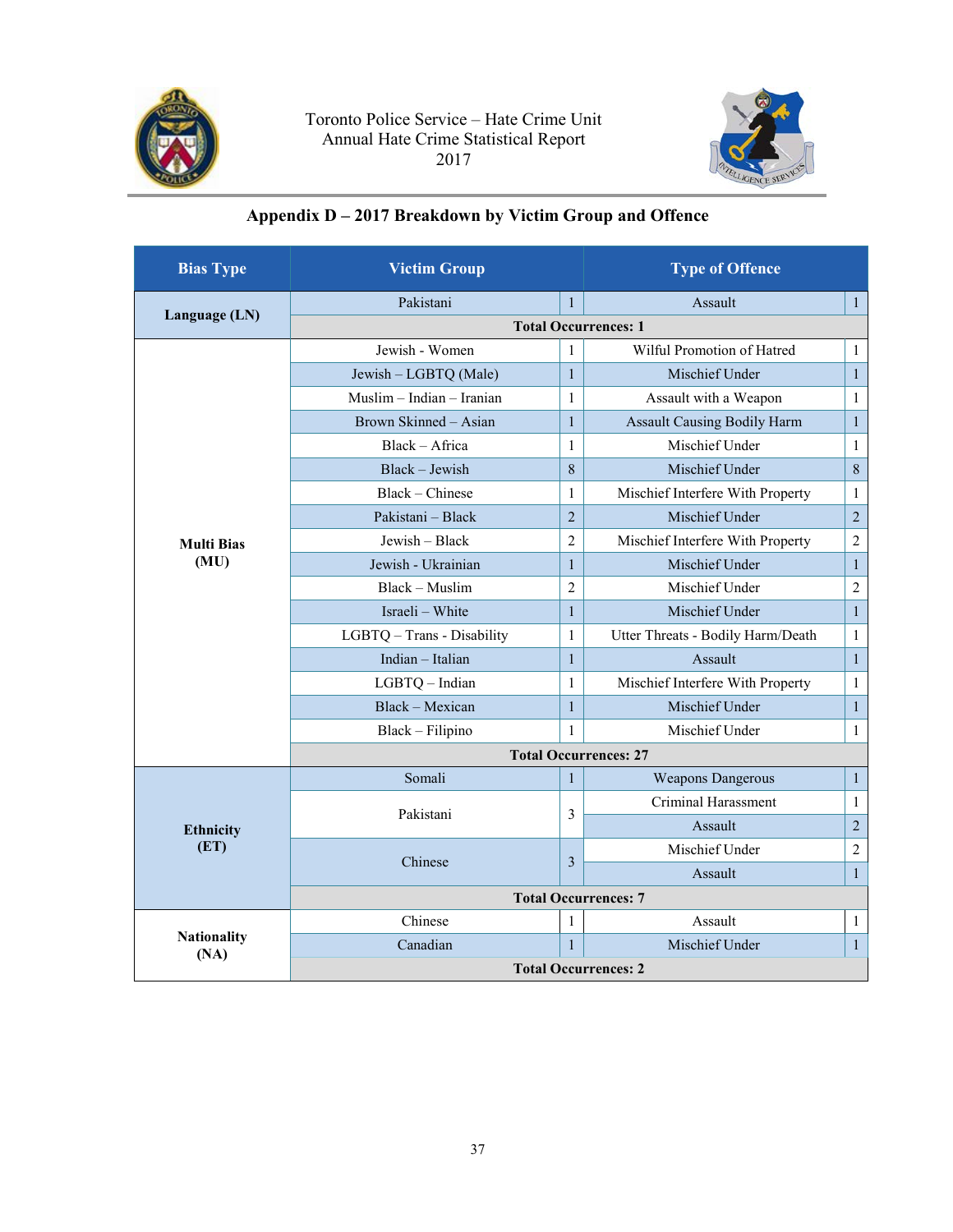



| <b>Bias Type</b>     | <b>Victim Group</b>          |                | <b>Type of Offence</b>            |                         |  |
|----------------------|------------------------------|----------------|-----------------------------------|-------------------------|--|
|                      | <b>Black</b>                 |                | Assault                           | $\mathfrak{S}$          |  |
|                      |                              |                | Public Incitement of Hatred       | 1                       |  |
|                      |                              | 33             | <b>Criminal Harassment</b>        | $\mathbf{1}$            |  |
|                      |                              |                | Utter Threats - Bodily Harm/Death | 3                       |  |
|                      |                              |                | Mischief Under                    | 22                      |  |
|                      |                              |                | Mischief Interfere with Property  | $\mathbf{1}$            |  |
| Race (RA)            |                              |                | Utter Threats - Bodily Harm/Death | $\mathfrak{Z}$          |  |
|                      | White                        | 5              | Mischief Under                    | $\mathbf{1}$            |  |
|                      |                              |                | <b>Weapons Dangerous</b>          | $\mathbf{1}$            |  |
|                      |                              |                | Assault With a Weapon             | $\mathbf{1}$            |  |
|                      | <b>Brown Skinned</b>         | 3              | Assault                           | $\overline{2}$          |  |
|                      |                              |                | <b>Total Occurrences: 41</b>      |                         |  |
|                      |                              |                | Mischief Interfere With Property  | 9                       |  |
|                      | Jewish                       |                | Mischief Under                    | 37                      |  |
|                      |                              | 53             | Utter Threats - Bodily Harm/Death | $\sqrt{5}$              |  |
|                      |                              |                | Wilful Promotion of Hatred        | $\overline{c}$          |  |
|                      | Muslim                       |                | Assault                           | 5                       |  |
|                      |                              |                | Assault With a Weapon             | $\overline{2}$          |  |
| <b>Religion (RE)</b> |                              |                | Criminal Harassment               | $\mathfrak{Z}$          |  |
|                      |                              | 33             | Incitement of Hatred              | $\mathbf{1}$            |  |
|                      |                              |                | Mischief Interfere With Property  | $\overline{\mathbf{3}}$ |  |
|                      |                              |                | Mischief Under                    | 15                      |  |
|                      |                              |                | Utter Threats - Damage            | $\overline{2}$          |  |
|                      |                              |                | Utter Threats - Bodily Harm/Death | $\overline{2}$          |  |
|                      | <b>Total Occurrences: 86</b> |                |                                   |                         |  |
|                      |                              |                | <b>Aggravated Assault</b>         | $\mathbf{1}$            |  |
|                      | Trans Woman                  | 3              | Assault                           | $\mathbf{1}$            |  |
|                      |                              |                | Utter Threats - Bodily Harm/Death | $\mathbf{1}$            |  |
| <b>Sex</b>           | Trans                        | $\overline{c}$ | Mischief Under                    | $\mathbf{1}$            |  |
|                      |                              |                | Mischief Interfere With Property  | 1                       |  |
|                      | Trans Man                    | $\mathbf{1}$   | <b>Criminal Harassment</b>        | $\mathbf{1}$            |  |
|                      | <b>Total Occurrences: 6</b>  |                |                                   |                         |  |